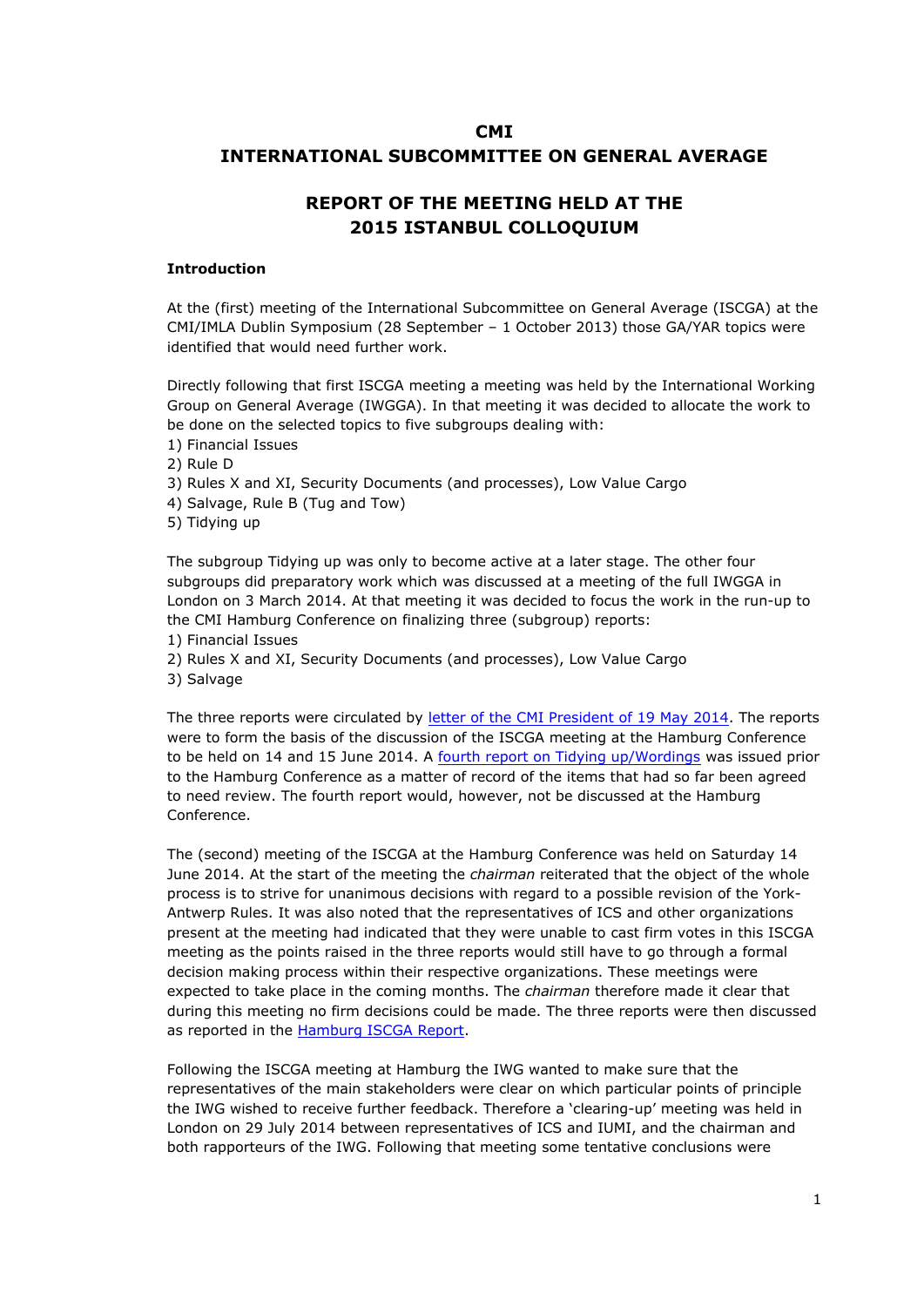received from ICS. On 3 December 2014 another meeting was held to clarify these tentative conclusions, to obtain a clearer view of IUMI's views and to see whether the IWG could work towards one document which would show all remaining points of discussion, with some drafting options along with them. Co-rapporteur Richard Cornah prepared such a document under the heading 'CMI Drafting Meeting Papers' which were discussed in a full IWG meeting in London on 25 February 2015. The results of the discussions at that meeting and further documents exchanged by email were to be submitted to the next, i.e. third, ISCGA meeting which would take place in Istanbul.

The [Working](http://www.comitemaritime.org/Uploads/Work%20In%20Progress/Rules%20of%20General%20Average/CMI_IWG_GA_ISCWorkingPaperIstanbul2015(final).pdf) [Papers](http://www.comitemaritime.org/Uploads/Work%20In%20Progress/Rules%20of%20General%20Average/CMI_IWG_GA_ISCWorkingPaperIstanbul2015(final).pdf) for the ISCGA meeting in Istanbul were distributed by letter of the CMI President of 5 May 2015. A [Supplement](http://www.comitemaritime.org/Uploads/Work%20In%20Progress/Rules%20of%20General%20Average/CMI%20IWG%20ISC%20General%20Average%20-%20Working%20Paper%20Istanbul%202015%20(Supplement).pdf) to the Working Papers was distributed by email by co-rapporteur Taco van der Valk on 29 May to all those that had attended the previous two ISCGA meetings in Dublin and Hamburg.

This (third) meeting of the ISCGA was held on Saturday 6 and Sunday 7 June 2015 just prior to the CMI Istanbul Colloquium. The ISCGA meeting, under the chairmanship of Bent Nielsen, was attended by the following (40) persons:

Eduardo Albors (Spain) Marina Aleiferopoulou (Greece) Andrew Bardot (United Kingdom/International Group) Giorgio Berlingieri (Italy) Ben Browne (United Kingdom/IUMI) Richard Cornah (United Kingdom/Co-rapporteur) Frédéric Denèfle (France) Béatrice Favarel (France) Vincent Foley (United States) Patrick Griggs (United Kingdom) Jürgen Hahn (Germany) Michael Harvey (United Kingdom/ADM) Robert Hoepel (Netherlands) Patrick Holloway (South Africa) David Kavanagh (Ireland) Kiran Khosla (United Kingdom/ICS) Hyum Kim (South Korea) Jolien Kruit (Netherlands) Jiro Kubo (Japan) Didem Light (Turkey) John MacDonald (United Kingdom/AAA) Eamonn Magee (Ireland) Sveinung Måkestad (Norway) Dan Malika Gunasekera (Sri Lanka) Tetsuro Nakamura (Japan) Bent Nielsen (Denmark/Chairman) John O'Connor (Canada) Rucemah Pereira (Brazil) Javier Portales (Spain) Renys Rabomizo (Ukraine) Katrina Ross (United Kingdom/ICS) Peter Sandell (Finland) Jonathan Spencer (United States) Evgeniy Sukachev (Ukraine) Edmund Sweetman (Ireland)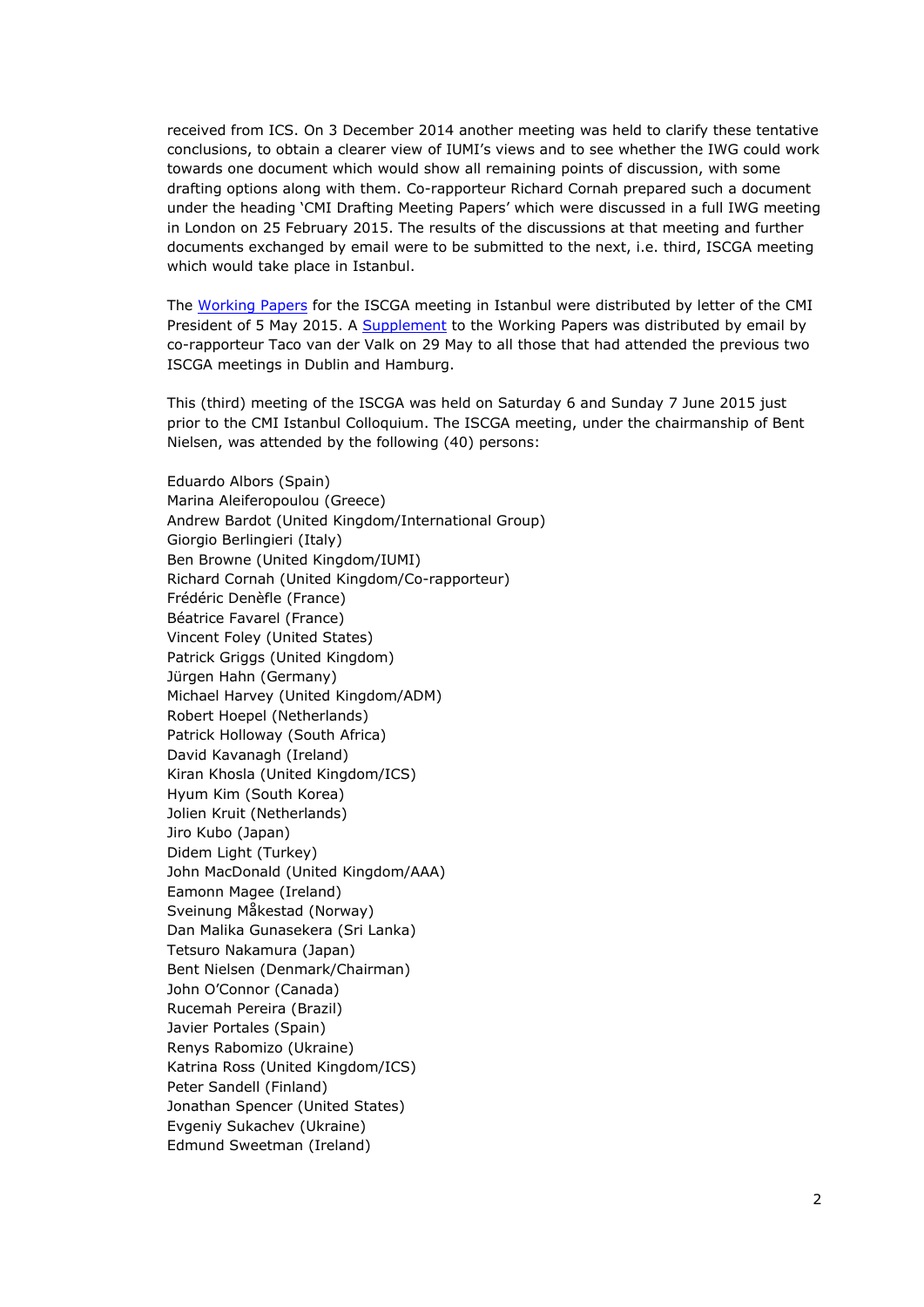Lawrence Teh (Singapore) Taco van der Valk (Netherlands/Co-rapporteur) Vassilis Vernicos (Greece) Esteban Vivanco (Argentina) Tilo Wallrabenstein (Germany)

### **6 JUNE 2015**

After opening the meeting the *chairman* explains the role of a CMI ISC meeting and refers to the [Working](http://www.comitemaritime.org/Uploads/Work%20In%20Progress/Rules%20of%20General%20Average/CMI_IWG_GA_ISCWorkingPaperIstanbul2015(final).pdf) [Papers](http://www.comitemaritime.org/Uploads/Work%20In%20Progress/Rules%20of%20General%20Average/CMI_IWG_GA_ISCWorkingPaperIstanbul2015(final).pdf) with [Supplement](http://www.comitemaritime.org/Uploads/Work%20In%20Progress/Rules%20of%20General%20Average/CMI%20IWG%20ISC%20General%20Average%20-%20Working%20Paper%20Istanbul%202015%20(Supplement).pdf) which were to be discussed. He reiterates the importance of reaching a compromise between the main stakeholders. As some points remain controversial, the *chairman* suggests to start work on the non-controversial points. This would create the possibility to go over the controversial points again over lunch with the representatives of the main stakeholders, in the hope of reaching a compromise, which could then be discussed further in the full ISCGA meeting continuing after lunch.

The non-controversial points are then discussed in the order as found in the Working Papers.

# **SECTION A - DRAFT RULES**

### **1) Rule B – Tug and tow (Working Papers + Attachment 3 in the Supplement)**

*Browne/UK/IUMI* gives the introduction of the issue and explains there are four options: (i) take it out

(ii) leave it in as it is

(iii) make some minor amendments (with a possible clarification suggested by *Harvey/UK/AMD*)

(iv) use the solution as suggested under B3 in Attachment 3 in the Supplement. The question is: where does the common maritime adventure end?

The *chairman* invites the other ISC members to comment.

*Harvey/UK/AMD* warns of the danger in defining things too much: some things will be looped out.

*Spencer/US* states that the US has not taken a position so far, so that he will speak for himself. There may be difference in practice, but he suggested to leave Rule B as it is.

*Cornah/UK* would not favour leaving the rule alone, for the sake of clarity. There is inconsistent treatment in practice because of a lack of definition. Perhaps it should be brought under Rules X or XI. He is supportive of Harvey's suggestion regarding the 'common maritime adventure'. He felt the more prescriptive approach of *Browne/UK/IUMI* was not going to help.

The *chairman* suggests to leave it as it is, plus the Harvey/UK/AMD amendment, and subject the text to rigorous road testing. The proposal would be to take the text as set out at the top of the final page of Attachment 3 and add the Subsection 3 in square brackets. *Browne/UK/IUMI*, *Hahn/Germany* and *Khosla/UK/ICS* agree.

### **2) Rule E – Provision of information (Working Papers + Attachment 2 in the Supplement)**

*Spencer/US* gives the introduction of the issues raised in Drafting Note 2, basically being that under the current rules each request from the adjuster for information is thought to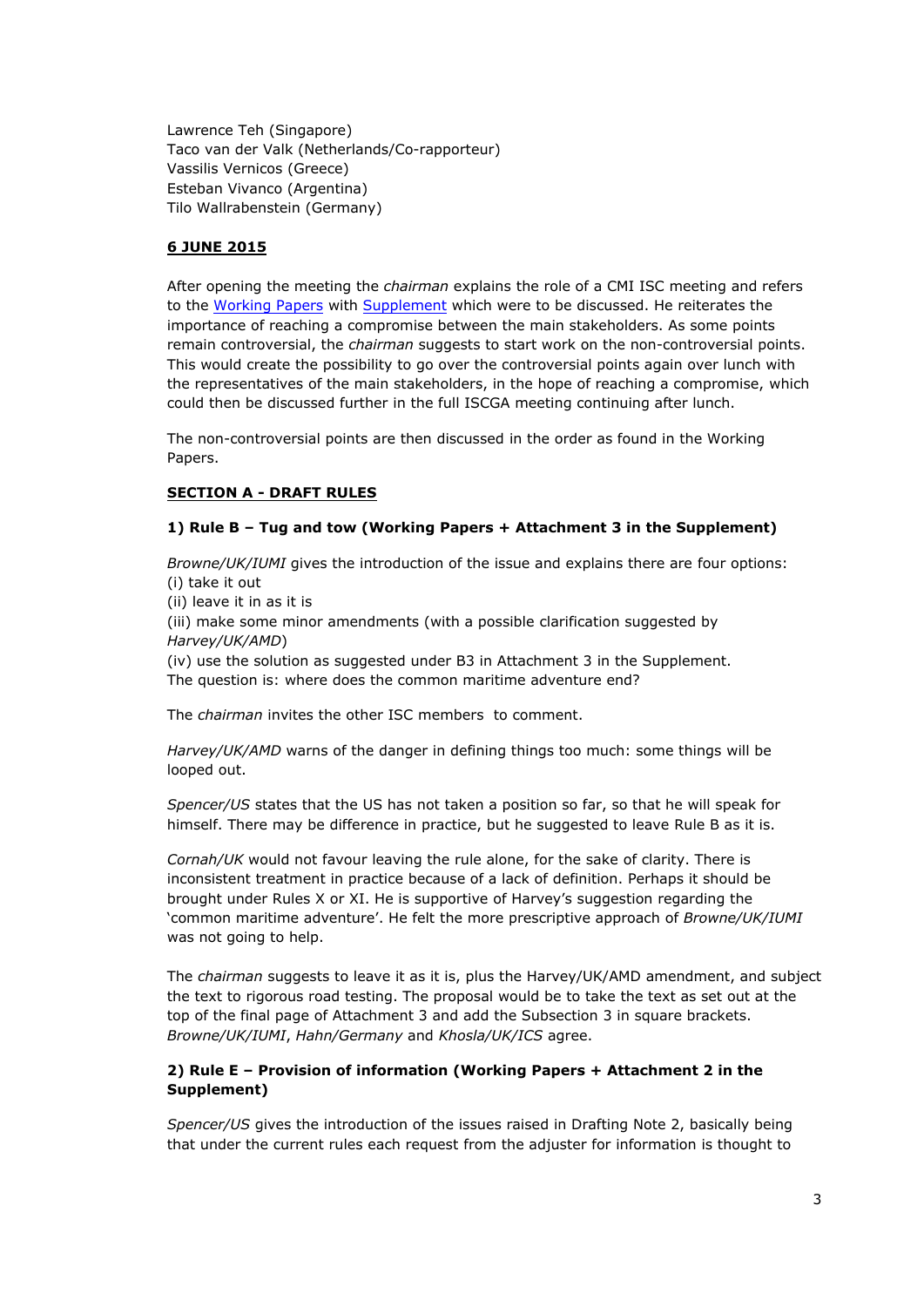restart the clock on the 12 month time bar. He states that there is support in the US for change. The IWG subgroup has come up with alternative wording.

*Cornah/UK* asks whether Amendment A or Amendment B is preferred.

*McDonald/UK/AAA* favours Amendment B, but thinks the insertion of the period of 12 months would lead to tardiness. He would rather have that phrase moved to paragraph 3, as was suggested in Attachment 2 (part of the [Supplement](http://www.comitemaritime.org/Uploads/Work%20In%20Progress/Rules%20of%20General%20Average/CMI%20IWG%20ISC%20General%20Average%20-%20Working%20Paper%20Istanbul%202015%20(Supplement).pdf) to the [Working](http://www.comitemaritime.org/Uploads/Work%20In%20Progress/Rules%20of%20General%20Average/CMI_IWG_GA_ISCWorkingPaperIstanbul2015(final).pdf) [Papers\)](http://www.comitemaritime.org/Uploads/Work%20In%20Progress/Rules%20of%20General%20Average/CMI_IWG_GA_ISCWorkingPaperIstanbul2015(final).pdf).

*Browne/UK/IUMI* reiterates that the people that pay will need to know that they are to supply information. He also wants to know what will happen to expenses that materialize after the 12 months period from the termination of the common maritime adventure. He suggests that the 12 month period should run from the date of payment instead of from the date the adventure ends. The guidelines could be used to show the manner in which the interests are to be told. His comments were to be applied to whichever of the two Amendments (A and B) was to be adopted.

*Spencer/US* agrees with moving the 12 month period to paragraph 3, but also with the need for proper notification.

*Cornah/UK* suggests to change it to 12 months from 'payment or loss'.

*Harvey/UK/AMD* feels a period of 12 months after payment would be too long. 3 months would be enough.

*Khosla/UK/ICS* supports amendment B together with paragraph 3, but wants to keep the current threshold (in paragraph 3) that the adjuster's estimate may be challenged only on the ground that it is manifestly incorrect. *McDonald/UK/AAA* agrees with *Khosla/ICS* on this point.

*Denèfle/France* feels the 3 month period suggested by *Harvey/AMD* to be too short. The position of the insurer needs to be taken into account more. 12 months is ok.

*Hahn/Germany* is of the opinion that delay occurs because of the dispute between the insurer and the insured. The text of the rule should not be dependent on that. He has a case with a delay of 7 years. This has to be cut down by the new rule.

*Ross/UK/ICS* supports the position taken by *McDonald/UK/AAA.*

*Cornah/UK* returns to *Denèfle/France's* opposition to changing the period of 12 months to 3 months. *Harvey/AMD* explains his suggestion on this point further. *Cornah/UK* summarizes the discussion by stating that there seems to be agreement about moving towards Amendment B, together with *McDonald//UK/AAA's* suggestion to move the period of time from paragraph 2 to paragraph 3, but that a difference of opinion remains about adding/keeping the phrase that challenges of the estimate should be limited to cases where the estimate is manifestly incorrect. *Kruit/Netherlands* adds the point made earlier about proper notification.

*Cornah/UK* explains why the manifestly incorrect phrase disappeared from the draft. *Browne/UK/IUMI* is of the opinion that it should not be made too difficult and the suggested paragraphs do not mention quantum. He suggests a rewording that 'evidence in support of the quantum of a claim should be supplied within 12 months of payment'.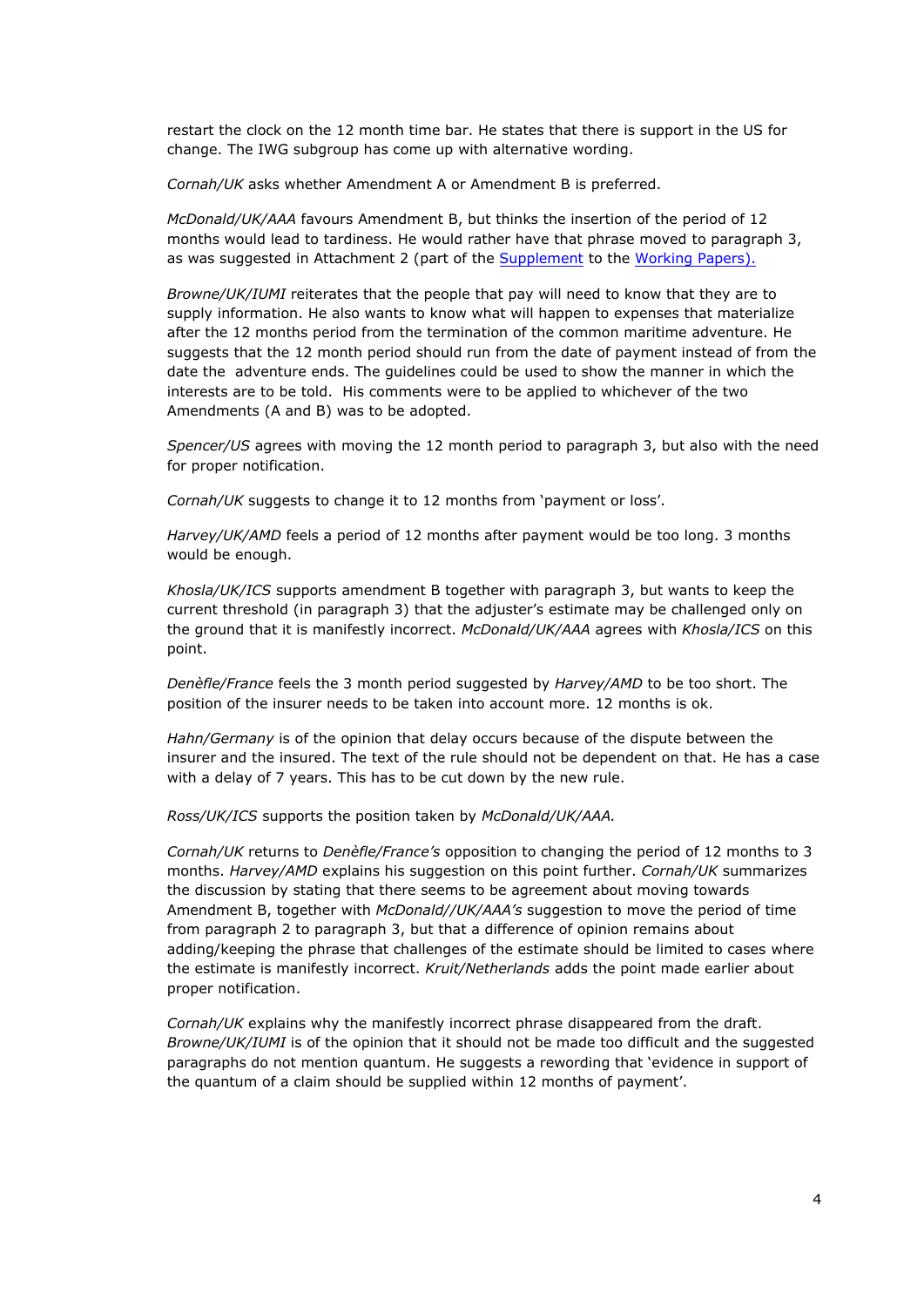*Cornah/UK* suggests to keep the 12 months from the date of payment of the sacrifice or general average loss. He suggests *Harvey/UK/AMD, Spencer/US, Browne/UK/IUMI, Khosla/UK/ICS,* and *Hahn/Germany* to discuss this further.

The discussion then turns to points 2.4 and 2.5 of Drafting Note 2. *Spencer/US* again summarizes the issue and explains that 2.5 was intended to replace the manifestly incorrect phrase contained in the current rule.

*Khosla/UK/ICS* states that ICS does not support 2.4 and 2.5. It is felt that these are issues for insurers that should be arranged for in insurance policies. They are not a reason to change the rule. *Kubo/Japan* agrees with her position. Browne/UK/IUMI supports the insertion of the words: 'without prejudice for any party to challenge the Adjustment' in paragraph 3 of Rule E as suggested in para 2.5 of the Working Papers.

#### **3) Rule E – Treatment of recoveries (Working Papers + Attachment 2 in the Supplement)**

*Spencer/US* explains the proposal by adjusters.

*Harvey/UK/AMD* agrees with the point raised but suggests to add 'pursuing a recovery' to the text suggested under point 3.1, so full particulars are not only to be supplied when a recovery is actually achieved. *Browne/UK/IUMI* agrees.

*Kruit/Netherlands* wonders who would be considered to be 'a third party' in the suggested text.

*McDonald/UK/AAA* supports *Harvey/UK/AMD's* point.

It is agreed that these points will be discussed by the same group (*Harvey/UK/AMD, Spencer/US, Browne/UK/IUMI, Khosla/UK/ICS,* and *Hahn/Germany*) leading to a proposal that can be discussed the next day.

*McDonald/UK/AAA* does not support the variations suggested under point 3.2. *Khosla/UK/ICS* agrees with the position taken by *McDonald/UK/AAA.*

### **6) Rule X – Detention during restowage (Working Papers + Attachment 2 in the Supplement)**

*Spencer/US* explains the issue.

*Browne/UK/IUMI* asks (one of) the adjusters to explain how it works in practice. He just wants to prevent more money going into GA.

*Cornah/UK* refers to the background as set out in Lowndes.

Khosla/UK/ICS supports the change, but suggests to replace 'However' (the provisions of Rule XI…) with 'Nonetheless'.

Harvey/UK/AMD points out there is difference of practice amongst adjusters on this point and he supports a clarification 'either way'.

The *chairman* suggests to leave the point for the next day.

### **7) Rule XI – Detention for common safety (Working Papers + Attachment 2 in the Supplement)**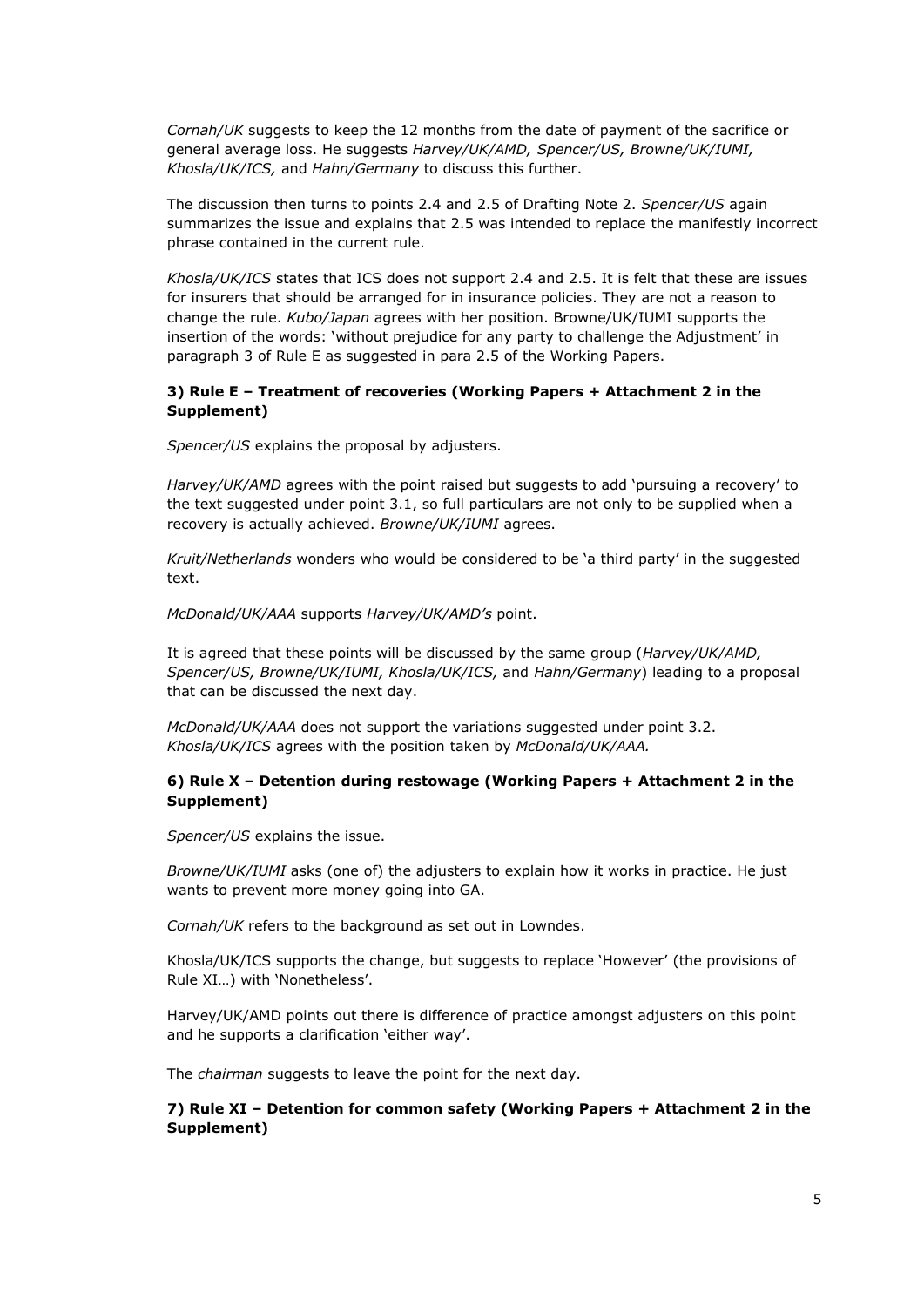*Cornah/UK* explains the issue.

*Khosla/UK/ICS* wants to keep the YAR 1994 wording. Shipowners do not understand why the Coast Guard investigation would not be the result of the entry of the vessel in the port of refuge.

*Cornah/UK* replies that the investigation is the result of the collision, and in this scenario the detention not for the common safety. The wording is just intended to make it a little bit more clear.

*Hahn/Germany* that the issue of coast guard detention in this context is a grey area.

*Denèfle/France* finds that a ship may stay longer in the port for different reasons. A stay for the common safety is ok, but not for other reasons.

*Magee/Ireland* supports the inclusion.

*Browne/UK/IUMI* agrees that there are a number of reasons why a ship may be further detained that should not be GA, e.g. arrest, discovery of stowaways.

*Bardot/UK/IG* says that detention or inspection delay for matters unrelated to the GA Act/common safety should be excluded but delays flowing from the GA incident, such as for classification survey after temporary repairs should be included. Just a question of drawing the appropriate line.

*McDonald/UK/AAA* thinks it is a matter of common sense. The further detention must be a direct result of the GA act. A classification delay would be clearly allowable.

*Khosla/UK/ICS* agrees with the point on classification, but wants the wording to be clear.

*Harvey/UK/AMD* is confused. While asking to maintain the YAR 1994 position, shipowners now would seem to be asking for more.

*Light/Turkey* states that you would need to look at each case considering Rules C, VII and XI.

The *chairman* concludes that the suggested wording does not seem to acceptable. Harvey/UK/AMD thinks we could also do without an amendment, which view is supported by *Hahn/Germany*.

It is concluded that the amendment will no longer be pursued.

### **9) Rule XI – Definition of port charges (Working Papers + Attachment 2 in the Supplement)**

*Cornah/UK* explains the issue raised by the Trade Green judgment. The amendment is to be seen as only a clarifying amendment.

*Kubo/Japan* feels there is no real need to amend, but has not strong objection to a change.

*McDonald/UK/AAA* supports an amendment, but suggests to amend the text to '(…) enable a vessel to enter and remain at a port of refuge (…)'.

*Browne/UK/IUMI* supports the wording suggested under 9.3, but concludes that it in fact means another extension of GA.

*Hahn/Germany* feels that the amendment reflects current practice.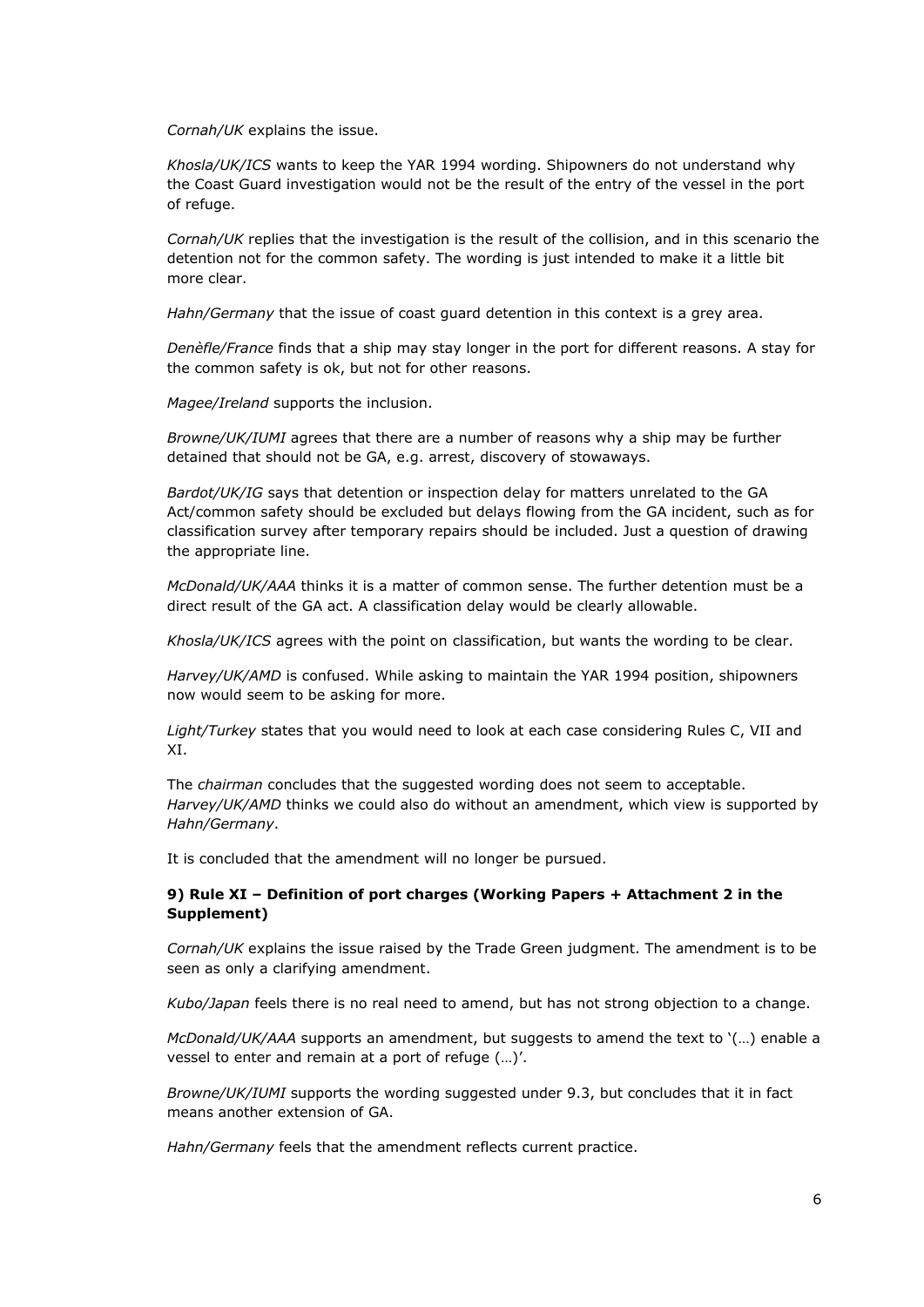Khosla/UK/ICS supports the clarification which is not to be seen as an extension.

The *chairman* asks *Kubo/Japan* whether he can live with the suggested amendment. He confirms that this is so.

#### **10) Rule XI – Amendment to XI(d)(iv) – Consistency with X(b) (Working Papers + Attachment 2 in the Supplement)**

*Cornah/UK* explains the issue.

*Browne/UK/IUMI* states he is willing to agree to another concession.

*Khosla/UK/ICS* supports the correction of the earlier omission, which should again not be seen as an extension of GA.

#### **11) Rule XIII – Bottom painting (Working Papers + Attachment 2 in the Supplement)**

*Cornah/UK* explains the issue arising from the change in bottom painting technology since 1974.

*Browne/UK/IUMI* would opt for 24 months, to which there are no objections.

#### **13) Rule XVII – Value at inland destinations (Working Papers + Attachment 2 in the Supplement)**

Cornah/UK explains the issue.

Browne/UK/IUMI states he is willing to agree to yet another extension of GA.

Harvey/UK/AMD replies it is not an extension as it is what adjusters do now anyway.

The chairman concludes that there is agreement on the principle, but that the wording many need another look. *Cornah/UK* and *Harvey/UK/AMD* are willing to have another look at the wording.

#### **14) Rule XVII – Treatment of low value cargo (Working Papers + Attachment 2 in the Supplement)**

*Cornah/UK* explains the issue and the need to create transparency. The rule needs change to reflect current practice.

*Denèfle/France* understands the current practice means the owners of low value cargo will not be chased for a contribution, but he wants to know who will pick up the contribution for the cargo not chased. Will the other cargo interests pick up the bill, or the shipowner?

*Cornah/UK* understands Denèfle/France's problem, but suggests the GA community is benefitting as a whole from excluding low value cargo. The practical benefit will be that for example LCL-containers on large container vessels may be disregarded, and this will get the flow of cargo moving. He suggests the text also reflects current practice.

*O'Connor/Canada* addresses the drafting of the suggested provision. Should 'disproportionate' be changed to 'uneconomical' or something similar.

*Cornah/UK* replies that the word 'disproportionate' was copied from LOF.

*Hahn/Germany* wonders whether it may be legally challenged.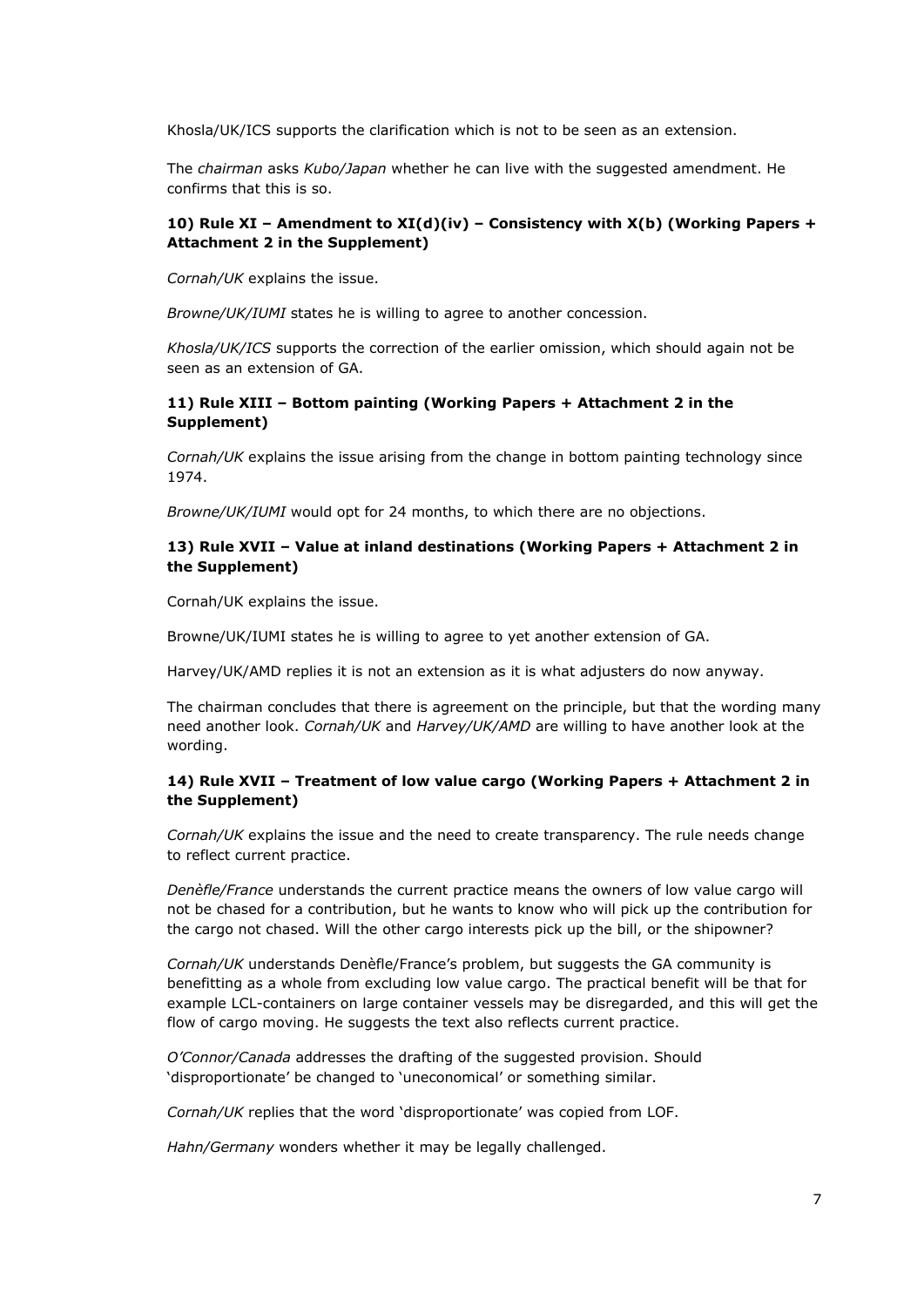*Khosla/UK/ICS* thinks that on the balance, the practice as it is should be allowed to continue, without a change of wording.

*Denèfle/France* is fearful that, if such a rule would be adopted, it would encourage owners of low value cargo not to buy cargo insurance. *Cornah/UK* replies that the wording does not mention low value cargo as such. Furthermore he believes the problem is already there: a lot of cargo already is uninsured.

The chairman addresses the adjusters: is it ok to have no rule? Harvey/UK/AMD agrees with *Cornah/UK*, but understands *Denèfle/France's* concern. He would rather have the rule, also from a legal point of view, in line with *Hahn/Germany's* concern. Spencer/US also feels it would be very helpful to have a formal embodiment of the existing practice.

*Browne/UK/IUMI* supports the rule generally, but has his concerns about the text. How does the adjuster know about the value and the eventual contributions? *Cornah/UK* explains that some cases are obvious at the outset. In other cases the adjuster just lets the security collection run for a while and gets a pretty good feel after about two or three weeks. The adjuster may already have collected security, but almost certainly not have released LCL's.

The chairman suggests Browne/UK/IUMI to discuss further suggestions during the lunch break.

Khosla/UK/IUMI concludes that if the adjusters would find the text helpful, shipowners would support it.

The meeting is then adjourned for lunch. During lunch the representatives of the main stakeholders go over the controversial points again, in the hope of reaching a compromise, which would then be discussed further in the full ISCGA meeting after lunch.

\_\_\_\_\_\_\_\_\_\_\_\_\_\_\_\_\_\_\_\_

The *chairman* reopens the meeting and informs the meeting that the representatives of the main stakeholders were able to reach an understanding about the following controversial issues:

\_\_\_\_\_\_\_\_\_\_\_\_\_\_\_\_\_\_\_\_

- Salvage (Rule VI) would remain in the Rules. *Browne/UK/IUMI* added, however, that no agreement had been reached yet on the issue of differential salvage.
- Interest (Rule XXI) would be set at Libor  $+4\%$ .
- Commission (Rule XX) would go out.
- Crew wages (Rule XI) would remain in.

The understanding is of course subject to drafting issues and a recognition that the issues were interrelated, particularly the points about interest and commission.

The *chairman* then suggests to go over the items not discussed in the morning in accordance with the table of contents of the [Working](http://www.comitemaritime.org/Uploads/Work%20In%20Progress/Rules%20of%20General%20Average/CMI_IWG_GA_ISCWorkingPaperIstanbul2015(final).pdf) [Papers](http://www.comitemaritime.org/Uploads/Work%20In%20Progress/Rules%20of%20General%20Average/CMI_IWG_GA_ISCWorkingPaperIstanbul2015(final).pdf).

#### **4) Rule G – Treatment of 'Bigham' cap (Working Papers + Attachment 2 in the Supplement)**

As no agreement on this point had been reached between the stakeholders, and further discussion was needed, the *chairman* suggests to discuss this point the next day.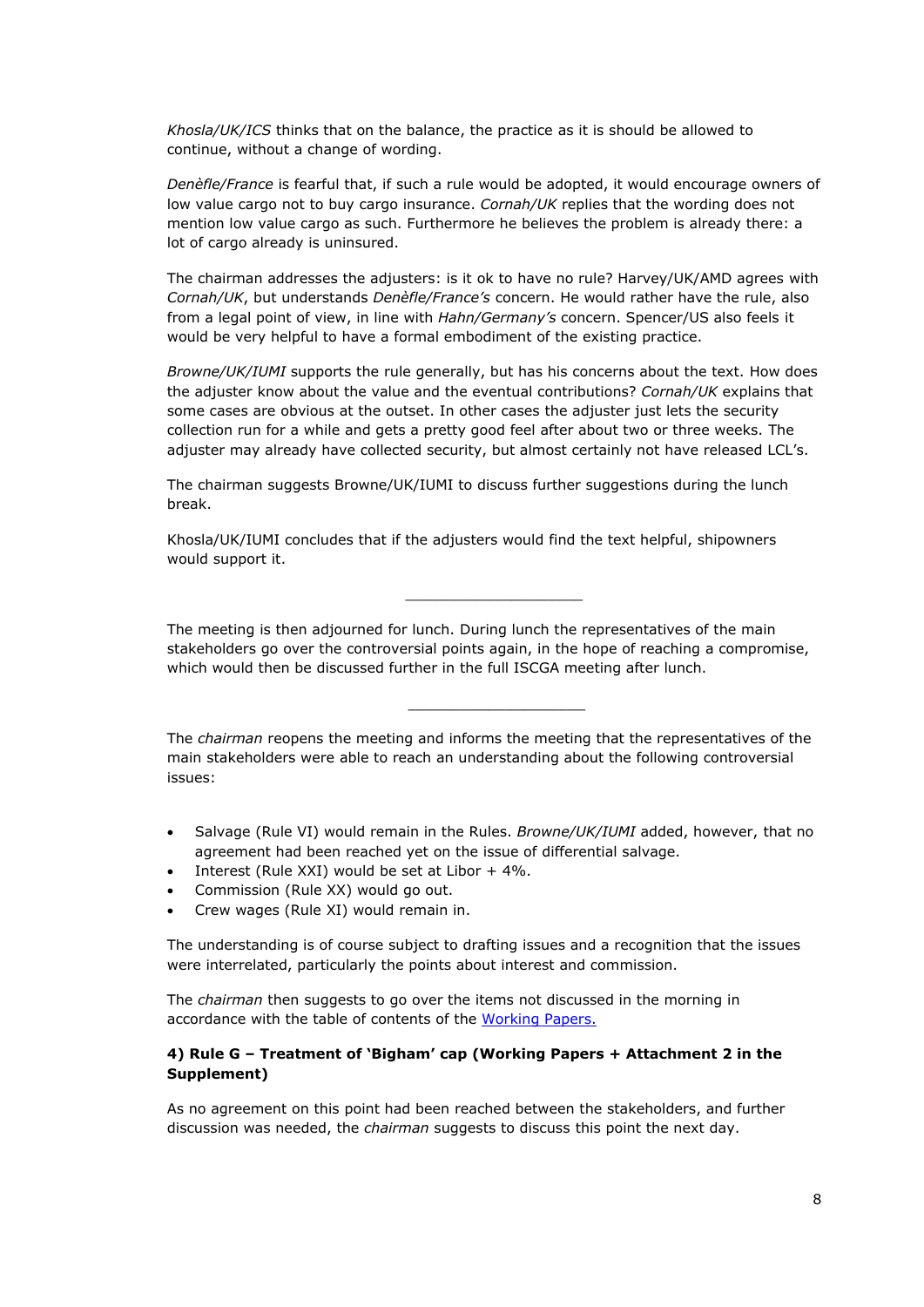### **5) Rule VI – Reapportionment of salvage (Working Papers + Attachment 2 in the Supplement)**

*Cornah/UK* explains the issue. The focus would lie on paragraph (b) of the wording set out in paragraph 5.3 of the [Working](http://www.comitemaritime.org/Uploads/Work%20In%20Progress/Rules%20of%20General%20Average/CMI_IWG_GA_ISCWorkingPaperIstanbul2015(final).pdf) [Papers.](http://www.comitemaritime.org/Uploads/Work%20In%20Progress/Rules%20of%20General%20Average/CMI_IWG_GA_ISCWorkingPaperIstanbul2015(final).pdf) *Cornah/UK* points out that in paragraph (b)(i) the phrase '(…) loss or damage to goods (…)' should read '(…) loss or damage to property (…)'. He also points to the earlier attempts to draft a clause (see paragraphs 5.2 and 5.3 of the [Working](http://www.comitemaritime.org/Uploads/Work%20In%20Progress/Rules%20of%20General%20Average/CMI_IWG_GA_ISCWorkingPaperIstanbul2015(final).pdf) [Papers](http://www.comitemaritime.org/Uploads/Work%20In%20Progress/Rules%20of%20General%20Average/CMI_IWG_GA_ISCWorkingPaperIstanbul2015(final).pdf) and suggests it may not be the happiest piece of drafting.

*O'Connor/Canada* agrees with the drafting point. The latest proposal is structured: 'if… or, or, or'. Should it not be 'if… and, and, and'?

*Browne/UK/IUMI* points to an error in subparagraph (d), where '(…) to the extent of the specified (…)' should read '(…) to the extent specified (…)'.

*Kubo/Japan* suggests that the words Salvage payments at the beginning of subparagraph (c) should be substituted by 'Expenditure in the nature of salvage'.

A general discussion then follows about the drafting, particularly on whether the approach of the text suggested in 5.2 or the one suggested in 5.3 should be preferred. While *Kubo/Japan* and *O'Connor/Canada* prefer 5.2, the text suggested in 5.3 attracts more votes.

*O'Connor/Canada* still does not like the draft and suggests changes, particularly to take the negative out of each subparagraph. *O'Connor/Canada*, *Khosla/UK/ICS* and *Browne/UK/IUMI* will have another look at the drafting.

At the suggestion of *Denèfle/France* the *chairman* moves to discuss to subject on principle. *Denèfle/France* questions the reapportionment where salvage security has already been collected from cargo owners/insurers. Why should we stick to the current practice? *Cornah/UK* explains that it may still happen that shipowners pay in full and recover from cargo, but that this occurs very little due to the change in relative value of ship and cargo. The reapportionment appeared in the 1974 Rules and is reflected in historical practice in all countries except, for a time, the UK. Reapportionment has been the default rule for a long time. But in special circumstances adjusters suggest not to do it. The objective now is to have no reapportionment unless it makes a difference. *Denèfle/France* however feels that after salvage is paid the cargo does not expect any other GA costs. *Cornah/UK* notes that in collecting salvage or GA security the idea should be to put up security for salvage only once. *Denèfle/France* however is of the opinion that differential may open up more discussions so that the exception would in effect become the principle.

*Browne/UK/IUMI* expresses concerns about the draft regarding differential salvage and gives examples highlighting extra costs and interest involved if one party goes to arbitration. Costs and interest should therefore be taken out of the equation.

*Khosla/UK/ICS* states that ICS wants differential salvage to remain in.

*Kubo/Japan* states that differential salvage should not be included, which view is supported by *Magee/Ireland*.

*McDonald/UK/AAA* thinks it is axiomatic that when one steps out of the community to gain an advantage, that advantage should be taken away.

The *chairman* concludes that is better to let the matter rest for a while, and to decide on the issue of differential salvage the next day.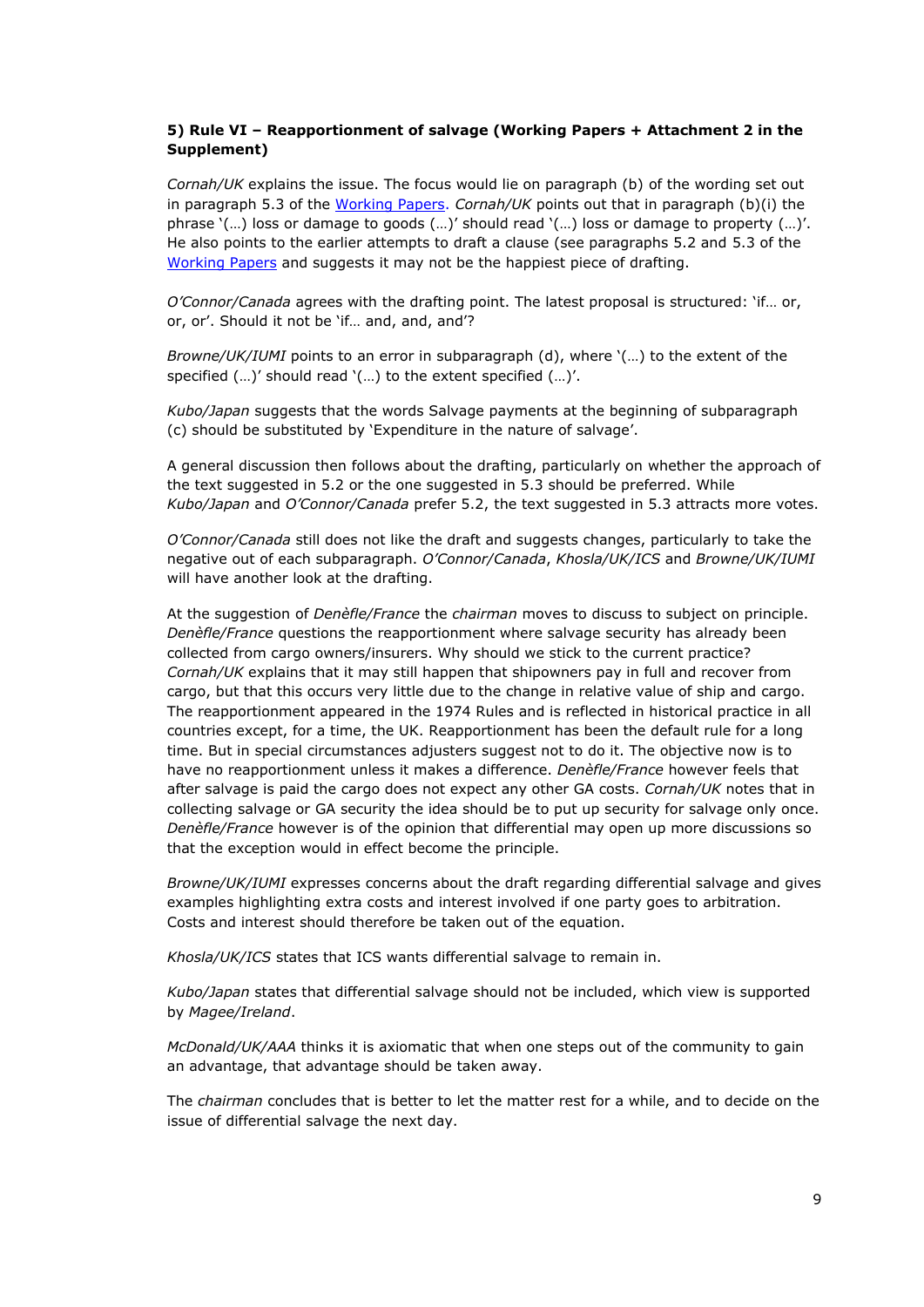### **12) Rule XIV – Temporary repairs (Working Papers + Attachment 2 in the Supplement)**

The *chairman* suggests to discuss this topic the next day.

### **15) Rule XVII – Deductions in respect of salvage (Working Papers + Attachment 2 in the Supplement)**

*Cornah/UK* explains the issue.

Hahn/Germany warns that 100% cargo value may still be exceeded due to legal costs.

*Browne/UK/IUMI* feels this is a good compromise that IUMI will support. It will speed up the work of the adjusters.

The chairman concludes that the proposal is accepted.

### **16) Rule XVII – Personal effects (Working Papers + Attachment 2 in the Supplement)**

*Cornah/UK* explains the issue.

The *chairman* concludes that the proposal is accepted.

### **20) Rule XX – Commission (Working Papers + Attachment 2 in the Supplement)**

The *chairman* reiterates the agreement reached between ICS and IUMI that commission will go out provided agreement is reached on the other (connected) issues.

#### **21) Rule XXI – Interest (Working Papers + Attachment 2 in the Supplement)**

The *chairman* reiterates that ICS and IUMI to have reached an agreement in principle on  $libor + 4\%$ .

In view of currency issues (Libor USD, Libor GBP etc.) and the period of the rate (6 months Libor, 12 months Libor) *Måkestad/Norway* and *Van der Valk/Netherlands* are requested to make a text proposal with the interest rate solution of Cefor/Nordic Plan in mind.

### **22) Rule XXII – Cash deposits (Working Papers + Attachment 2 in the Supplement)**

*Harvey/UK/AMD* explains the issue. The wording may need further work. A requirement for a receipt of payment from the adjuster should be included. The 60 days may need to be changed to 90 days, and the item raised in 22.5 should be considered.

*McDonald/UK/AAA* warns about countries with exchange control problems. The adjuster may in fact not have control over cash deposits.

*Denèfle/France* explains that cash deposits are not preferred by insurers. They rather use guarantees and provides an example of a problematic case in Morocco.

*O'Connor/Canada* has problems with the drafting in the suggested subparagraph 2 and the text suggested under point 22.5.

The *chairman* asks *Harvey/UK/AMD* and *O'Connor/Canada* to help with an alternative wording.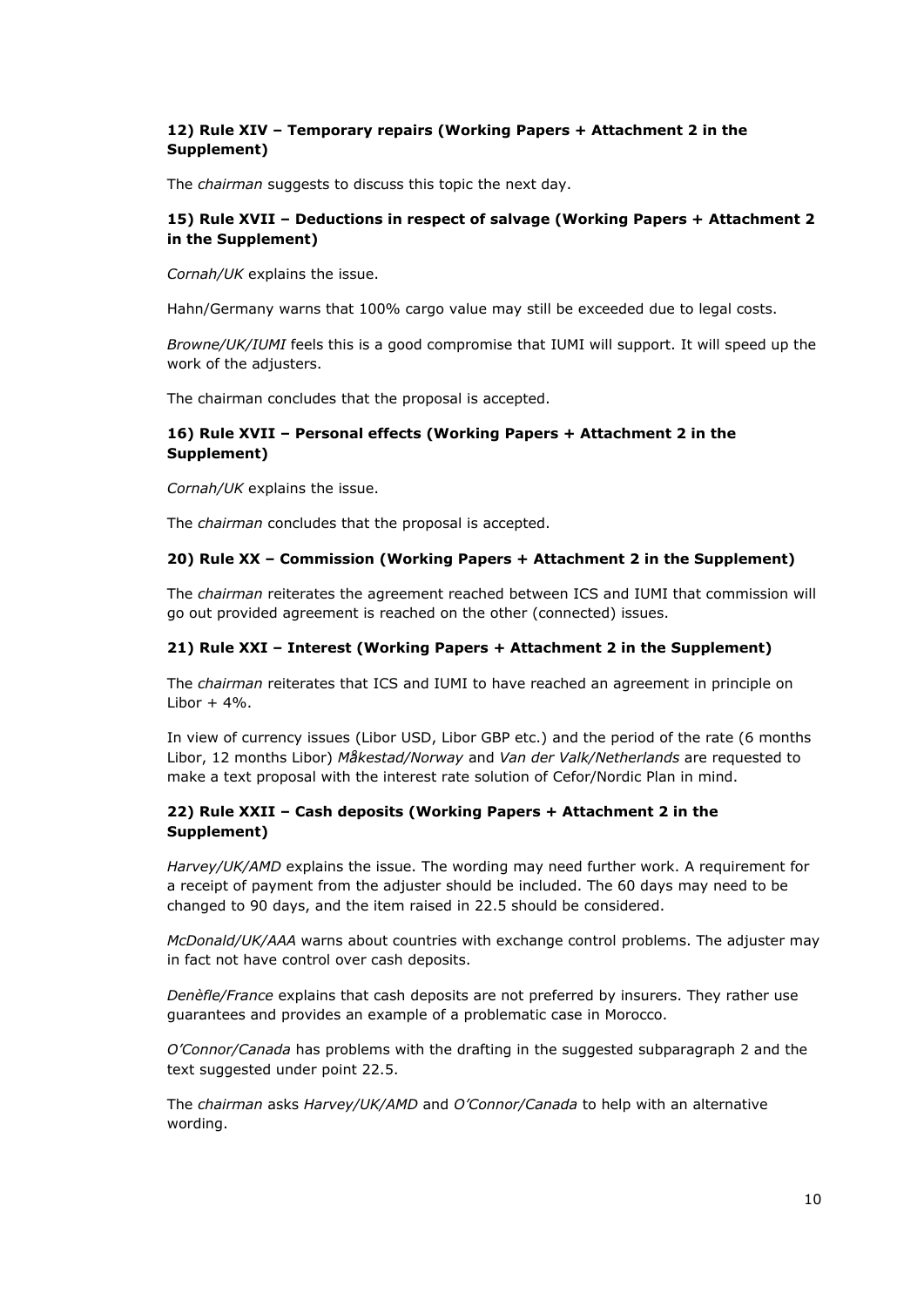### **SECTION B – OTHER MATTERS**

### **1) Currency of the adjustment (Working Papers + Attachment 2 in the Supplement)**

*Harvey/UK/AMD* explains the issue, and particularly the abandonment of the idea of using SDR's as a form of currency.

*Browne/UK/IUMI* does not favour leaving it as it is. English law on the issue is not easy to apply, and a basis is needed on which to decide, if one can be found. Knowing the applicable currency at the earliest possible stage is important for insurers' reserving purposes.

\_\_\_\_\_\_\_\_\_\_\_\_\_\_\_\_\_\_\_

\_\_\_\_\_\_\_\_\_\_\_\_\_\_\_\_\_\_\_\_

The meeting is then adjourned for the day, and is reopened the next morning.

# **7 JUNE 2015**

### **SECTION B – OTHER MATTERS (continued)**

### **2) Role of the adjuster (Working Papers + Attachment 1 in the Supplement)**

*Browne/UK/IUMI* explains the issue. He is of the opinion that the issues in the rules that are left to the discretion of adjusters would justify guidelines, whether or not linked to a rule in the YAR themselves, clarifying the adjuster's role. He notes that the [Working](http://www.comitemaritime.org/Uploads/Work%20In%20Progress/Rules%20of%20General%20Average/CMI_IWG_GA_ISCWorkingPaperIstanbul2015(final).pdf) [Papers](http://www.comitemaritime.org/Uploads/Work%20In%20Progress/Rules%20of%20General%20Average/CMI_IWG_GA_ISCWorkingPaperIstanbul2015(final).pdf) listed 13 examples, but that example nr 2 was dropped. This is reflected in the list of (12) examples in Attachment 1 of the **[Supplement](http://www.comitemaritime.org/Uploads/Work%20In%20Progress/Rules%20of%20General%20Average/CMI%20IWG%20ISC%20General%20Average%20-%20Working%20Paper%20Istanbul%202015%20(Supplement).pdf)** to be discussed today.

*Spencer/US* feels that the practice dismissed by example nr 11 (shipowner's approval) is simply an issue of time saving. But he welcomed example nr 12 (collection of contributions).

*Hahn/Germany* gives examples out of his own practice which would fall under example nr 11. With regard to example nr 2 he mentions that lawfirms sometimes ask for copies of all vouchers and contracts, which is not practical at all. To a question from the *chairman Hahn/Germany* replies that he feels the guidelines are not really necessary.

*Harvey/UK/AMD* concurs with his colleagues. He too feels that example nr 11 misstates that the adjustment is sent to the shipowner for approval. Example nr 2 should have wording in it like 'upon request'.

*McDonald/UK/AAA* feels that most adjusters in the UK would do this. Adjusters do not want to be involved in questions of breach of the contract of carriage (example 6). He wonders how hull underwriters feel about having to put up security for the ship's contribution (example 3). In general he would be happy with recommendations in guidelines, but not with a general rule in the YAR, as the adjuster is on the receiving end of litigation. But he adds that if cargo is uncertain about the shipowner's adjuster, cargo can always appoint their own adjuster.

*Kubo/Japan(MLA)* states that the YAR are part of the contract of carriage by incorporation. The role of the adjuster is outside of this scope and should not be interfered with via the YAR. CMI should not be involved with the way in which adjusters do their job. He is not in favour of guidelines.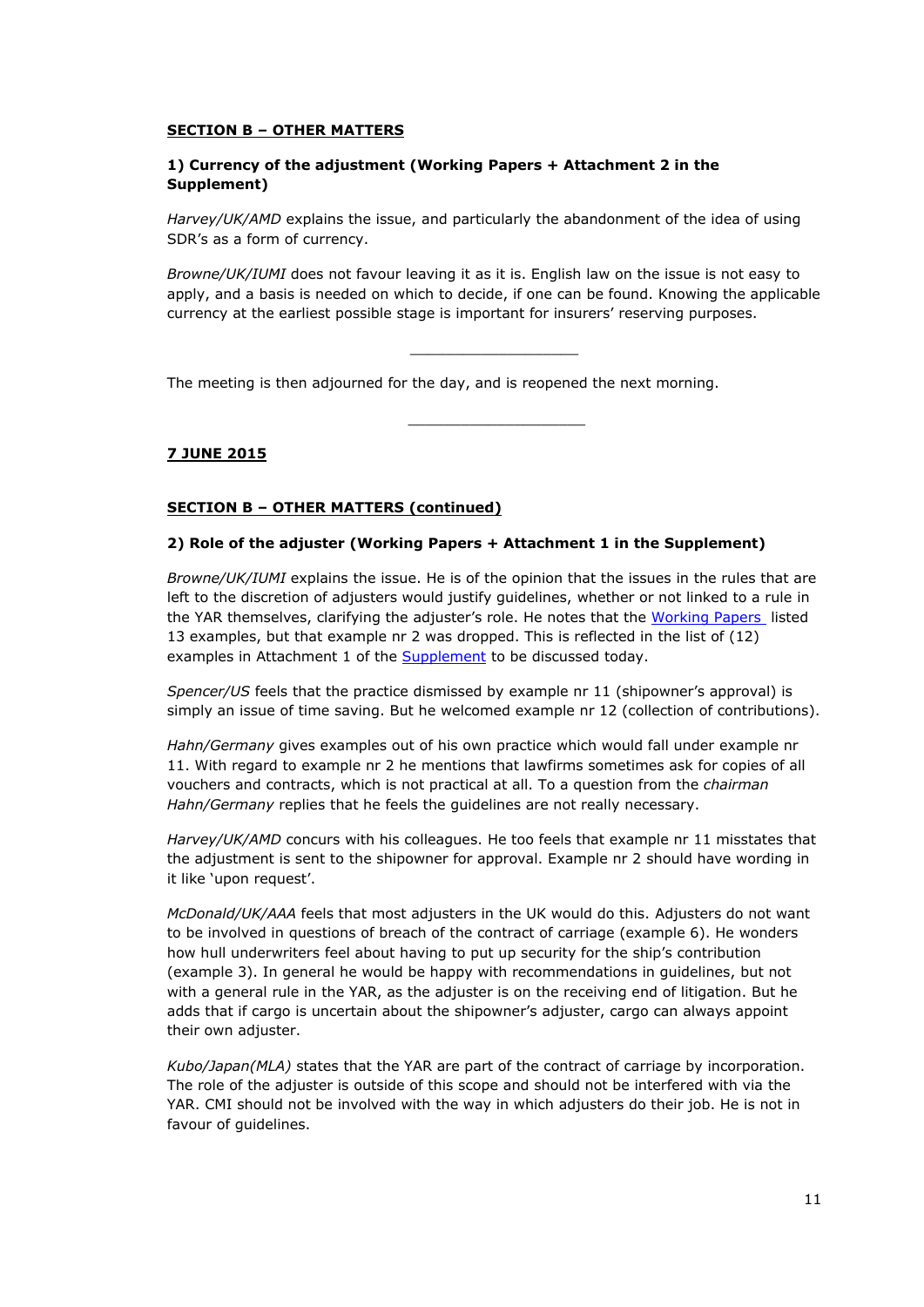*Khosla/UK/ICS* understands the concerns of the adjusters, and does not want a rule. Possibly guidelines would be ok, but having heard *Kubo/Japan(MLA)* wonders whether these guidelines are appropriate at all.

*Denèfle/France* also supports *Kubo/Japan(MLA)*. There should not be a rule in the YAR, but only in the adjuster's own guidelines. The chairman raises the question whether CMI should make guidelines to be approved by adjusters. *Denèfle/France* replies that adjusters should make these guidelines themselves. It is an issue to be distinguished from the YAR.

*Hahn/Germany* adds that adjusters are already regulated by law in Germany and have to operate in a transparent manner.

*Browne/UK/IUMI* wants to make four points. First, that example 11 simply asks for equal treatment. All documents should be sent to everybody not just to one party. Second, to the question of *McDonald/UK/AAA*, he replies that he does not know whether hull insurers want to put up security or not. He is not convinced it is a problem, perhaps it is only relevant where the ship might be a creditor in the end. Third, CMI is the custodian of the YAR. The YAR should be interpreted in a consistent manner, so it would be a good idea to give adjusters an idea what to do. Fourth, the Rules of Practice in the UK are fine, but many other countries do not have these Rules of Practice, so guidelines would be good for everybody.

*Cornah/UK* Adjusters do not want to be arbitrators and the system of adjustments being accepted on the basis of independent professional expertise has generally worked well. However, adjusters do not enjoy the same legal immunity as arbitrators. He is concerned with having a rule in the YAR. Putting things in black and white will lead to (mis)interpretations by courts around the world. Guidelines can already be found in rules of adjusters' associations or in applicable local law. He is not very much in favour of coadjusters. It leads to second-guessing, extra costs and time. He particularly addresses IUMI and suggests that they themselves do something about the bad adjusting that they complain about, e.g. having an agreed panel of adjusters. Perhaps something along the lines of example 1 could be looked at, but IUMI should act themselves too. *Cornah/UK* then turns to the other examples on the list. Example 2 may be fine, but he fears there is a risk of fishing expeditions. Example 3 may not be appropriate. The adjusters are not collecting security for themselves but on behalf of shipowners and other interests who ultimately decide the form it takes. The cargo can ask the adjuster to arrange for security from the shipowner. He ticks examples 4-7, but puts a question mark over example 8. With respect to example 9 he supports standard security wording. Example 10 reflects currents practice in his view. The word 'legally' should perhaps be added to 'properly and reasonably due'. Sending the draft adjustment to the shipowner is an essential part of the process of establishing the facts. Similarly the adjuster agrees on values in advance with cargo representatives, but often there is silence because cargo representatives do not respond (and then come and complain later on). Example 12 may be more difficult in practice. Adjusters cannot go on forever trying to obtain every last contribution – this is not cost effective. He is also not quite sure what is meant by 'Arrange'.

*Browne/UK/IUMI* replies to the points raised by *Cornah/UK*. With regard to the objection raised against a rule for reasons of possible professional liability of the adjuster (example 1) he replies that he thinks this liability to be extremely unlikely. Instead he feels such a rule would actually help adjusters. The earlier wording of a 'duty of care' was expressly left out. He points to several wording issues and concludes that the exercise is to assist the adjuster, not to put him into difficulty.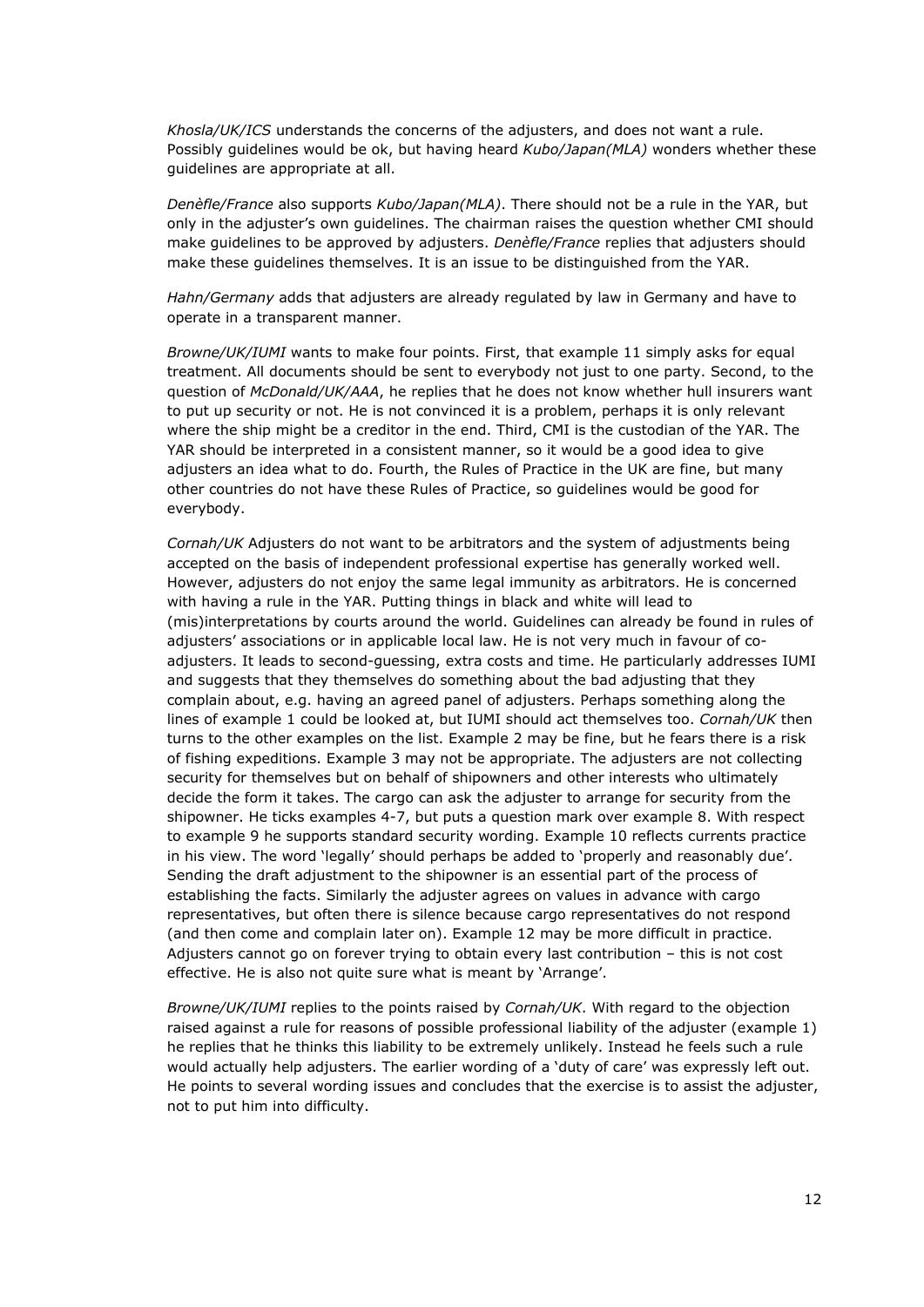*O'Connor/Canada* foresees a lot of drafting problems. The examples will need a lot more work in his view. There is also a difficulty with a rule referring to the examples/guidelines. Perhaps they should be an appendix.

*Denèfle/France* adds that he thinks adjusters are more on the side of the shipowner. The adjuster is often appointed by the shipowner with regard to particular average, but the general average questions usually follow.

*Kruit/Netherlands* stresses the need for the YAR to be uniformly applied. The role of the adjuster in the new rules of the YAR is extended, so it is more important to make clear that the adjuster should act in the interest of the whole GA community. She feels it is good that the courts could read that the adjuster should be independent.

*Pereira/Brazil* also makes the point that an adjuster should be impartial. But he feels there is no need for a rule, but guidelines might be ok.

\_\_\_\_\_\_\_\_\_\_\_\_\_\_\_\_\_\_\_

\_\_\_\_\_\_\_\_\_\_\_\_\_\_\_\_\_\_\_\_

The meeting is then adjourned for a coffee break, and reopened thereafter.

After the coffee break the *chairman* ponders about the fate of the guidelines concerning the role of the adjuster. He senses that there is not much appetite to include a rule in the YAR. But he does feel that the guidelines should not be dropped altogether, but that much more work needs to be done on the text. He wonders whether adjusters and parties' representatives are willing to work on a text in the context of small working group, if need be even with a separate ISC meeting to be called. This is agreed.

#### **SECTION C – GUIDELINES (Working Papers + Attachment 2 in the Supplement)**

*Cornah/UK* gives a recap of the idea behind having Guidelines. The working papers give an indication of the areas that might be covered in the Guidelines.

With the adoption of a Rule XXI providing for Libor + 4% there will be no (more) need for Guidelines on the issue of interest rates (Heading B).

A non-binding but recommended GA security document (Heading D) was still felt to be useful. The document could contain some sort of preamble setting out the procedure. It could be posted on the CMI website to give it a neutral platform.

The Working Papers under Heading G already contain a draft set of Guidelines which are normally sent to GA surveyors.

Posting these Guidelines on the CMI website would be helpful as an information offer. The website could also identify mediation or dispute resolution facilities (Heading G).

The list of Guidelines is not meant to be exhaustive. The Guidelines would perhaps not have teeth, but would still be useful.

The *chairman* indicates that the Guidelines could be maintained by a CMI Standing Committee.

*Hahn/Germany* cannot speak for his MLA but is personally supportive.

*Spencer/US* is positive, and he thinks the MLAUS will probably agree. They would be like the guidelines of the US and Canadian adjusters' associations that are referred to in contracts of affreightment.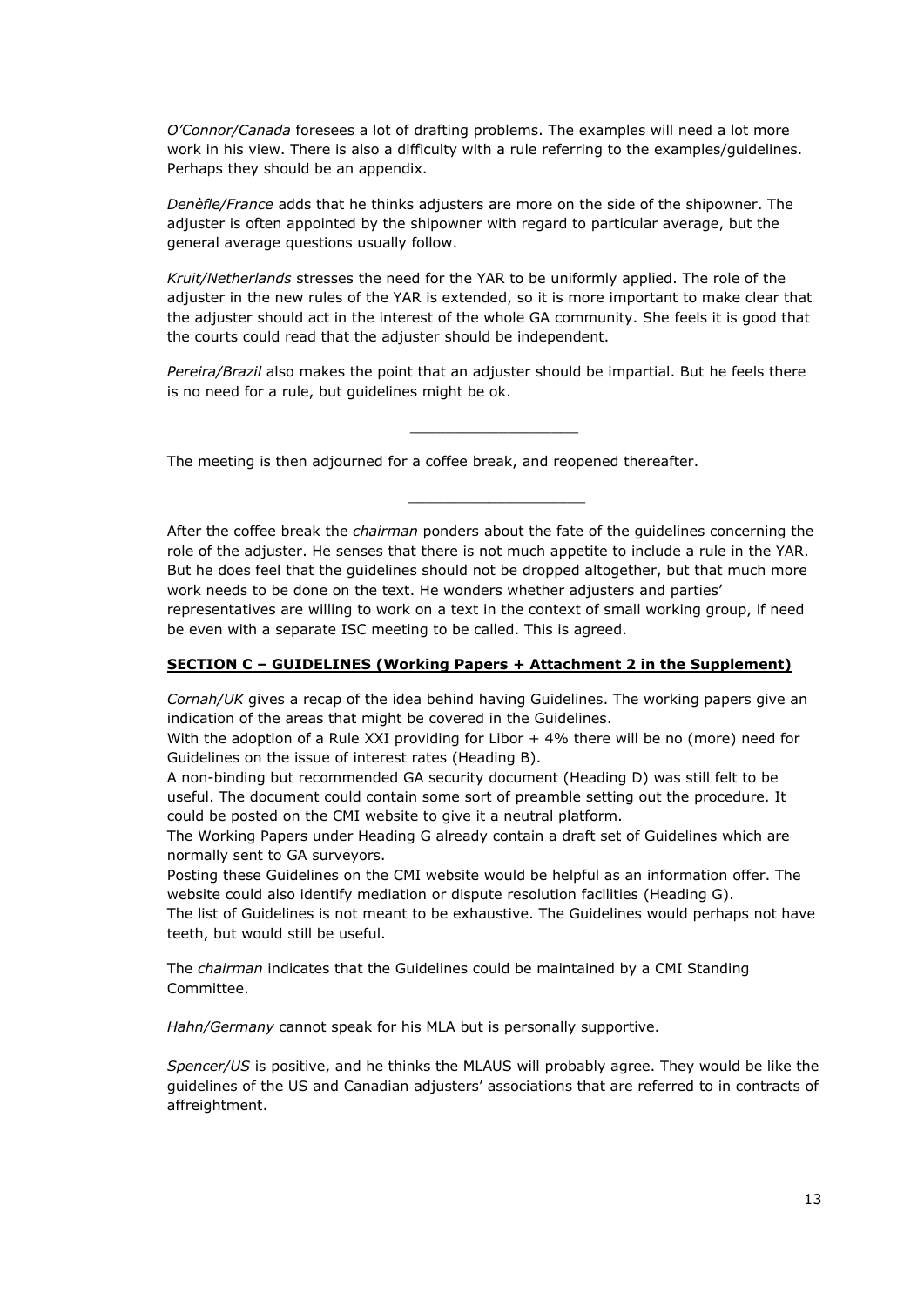*Cornah/UK* warns that by including them in B's/L we may get into trouble with different jurisdictions.

*O'Connor/Canada* feels the Canadian MLA would look favourably on the idea.

The *chairman* indicates that it is not clear how CMI will react to this idea. It is not clear whether it falls within the scope of what CMI can do.

Wallrabenstein/Germany thinks the German MLA will probably agree. The Guidelines could fall under a Standing Committee that would have authority to change the Guidelines. He is however hestitant about Guidelines having teeth.

*McDonald/UK/AAA* states that the AAA supports CMI Guidelines. Because of the risk of mission creep the Guidelines should not be enforceable, however.

*Harvey/UK/AMD* adds that AMD would also support CMI Guidelines and a Standing Committee to update the Guidelines from time to time. He is too is not in favour of making them enforceable.

*Browne/UK/IUMI* says that IUMI would probably agree, but warns that the Guidelines require a bit of work.

*Khosla/UK/ICS* says the Guidelines would be fine, but not the Standing Committee as it is not clear what their role is. Perhaps the Standing Committee could just propose changes, but not enact them.

*Kim/South Korea* thinks Guidelines would be helpful.

The *chairman* concludes that perhaps a small working group needs to be formed to investigate the matter further.

#### **DRAFTING**

The *chairman* then turns to the issue of amending the draft texts so they reflect the discussion in this ISCGA meeting. Several groups of IWG members are formed with the task of preparing news drafts on the basis of the discussion and to make any other useful recommendations regarding the texts. The meeting is adjourned while the groups prepare new texts and reopened some time later.

### **Rule B - (Drafting Note 1 in the Working Papers + Attachment 3 in the Supplement)**

The group consisting of *Cornah/UK*, *Spencer/US*, *Sandell/Finland*, *Browne/UK/IUMI*, *Harvey/UK/AMD* prepared the following draft text:

1. There is a common maritime adventure when one or more vessels are towing or pushing another vessel or vessels, provided that they are all involved in commercial activities and not in a salvage operation.

When measures are taken to preserve the vessels and their cargoes, if any, from a common peril, these Rules shall apply.

2. A vessel is not in common peril with another vessel or vessels if she disconnects from the other vessel or vessels and thereby places herself in safety; if the vessels are in common peril and one is disconnected either to increase the disconnecting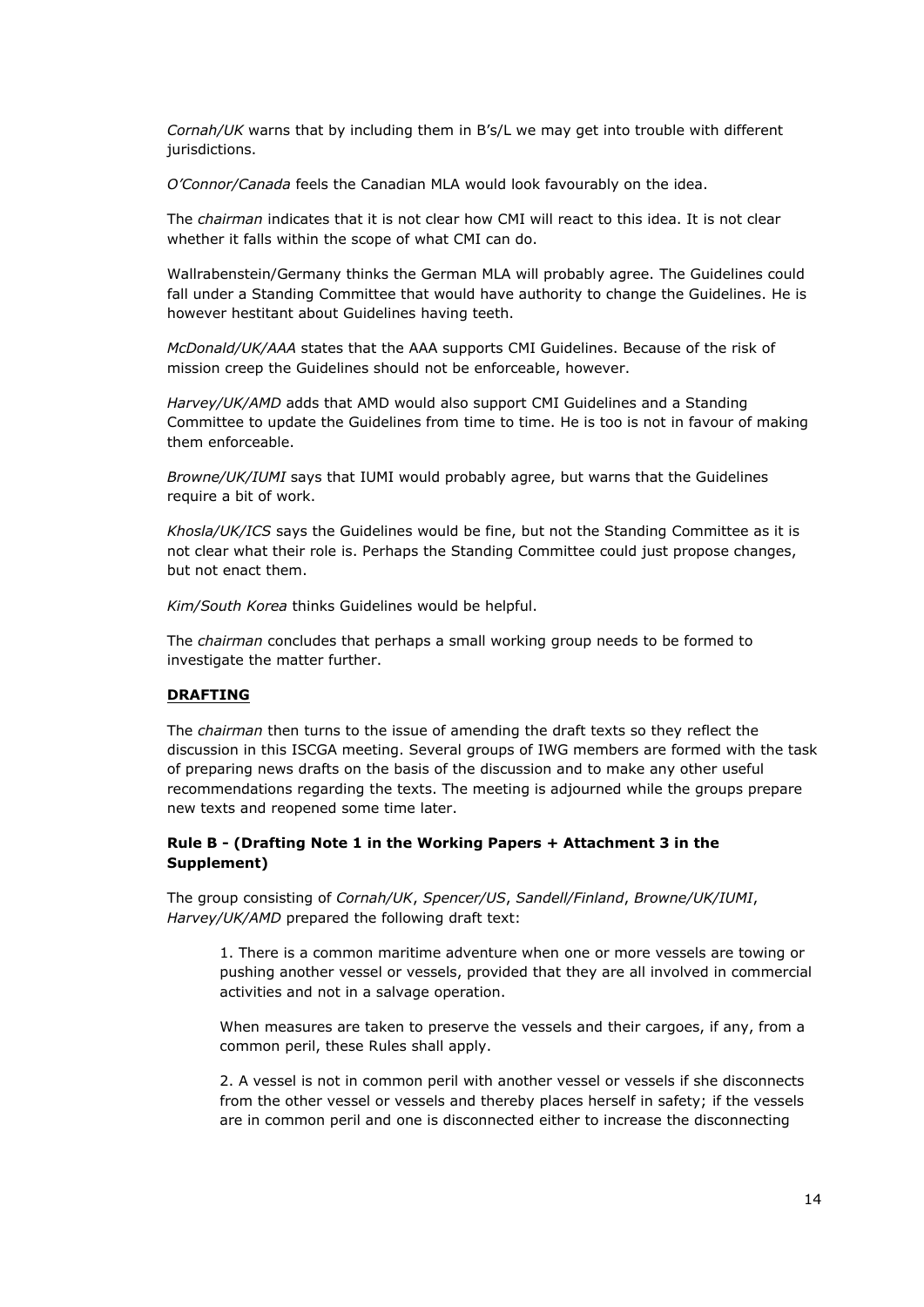vessel's safety alone or the safety of all vessels in the common maritime adventure the disconnection will be a general average act.

3. Where vessels involved in a common maritime adventure resort to a port or place of refuge allowances under the numbered rules may be in relation to all of the vessels. Allowances in general average shall cease at the time that the common maritime adventure comes to an end.

*Harvey/UK/AMD* explains the proposal. The proposed text is the same as the text contained in Attachment 3 of the **[Supplement](http://www.comitemaritime.org/Uploads/Work%20In%20Progress/Rules%20of%20General%20Average/CMI%20IWG%20ISC%20General%20Average%20-%20Working%20Paper%20Istanbul%202015%20(Supplement).pdf)** with the exception of a change in paragraph 3 where  $'$ ...) allowances under Rules X and XI may be in relation  $(...)$  has been replaced by  $'$ ...) allowances under the numbered rules may be in relation (…)'.

*O'Connor/Canada* spots a typing error in the second line of paragraph 3, which should read '(…) allowances under the numbered rules may be made in relation (…)'. He also suggests to change the 'numbered rules' to 'the Rules'.

*Spencer/US* replies that 'these Rules' would be even better.

The following text is adopted by the meeting:

1. There is a common maritime adventure when one or more vessels are towing or pushing another vessel or vessels, provided that they are all involved in commercial activities and not in a salvage operation.

When measures are taken to preserve the vessels and their cargoes, if any, from a common peril, these Rules shall apply.

2. A vessel is not in common peril with another vessel or vessels if she disconnects from the other vessel or vessels and thereby places herself in safety; if the vessels are in common peril and one is disconnected either to increase the disconnecting vessel's safety alone or the safety of all vessels in the common maritime adventure the disconnection will be a general average act.

3. Where vessels involved in a common maritime adventure resort to a port or place of refuge allowances under the numbered rules these Rules may be made in relation to all of the vessels. Allowances in general average shall cease at the time that the common maritime adventure comes to an end.

#### **Rule E – (Drafting Note 2 in the Working Papers + Attachment 2 in the Supplement)**

The group consisting of *Harvey/UK/AMD*, *Spencer/US*, *Browne/UK/IUMI*, *Khosla/UK/ICS*, and *Hahn/Germany* prepared the following draft text:

2. All parties to the adventure shall supply particulars of value in respect of their contributory interest and, if claiming in general average, shall give notice in writing to the average adjuster of the loss or expense in respect of which they claim contribution, and supply evidence in support of such notified claim.

3. Failing such notification, or if any of the parties does not supply particulars in support of a notified claim, or evidence of value in respect of a contributory interest within 12 months of the loss or payment of the expense, the average adjuster shall be at liberty to estimate the extent of the allowance or the contributory value on the basis of the information available to him, which estimate shall be communicated to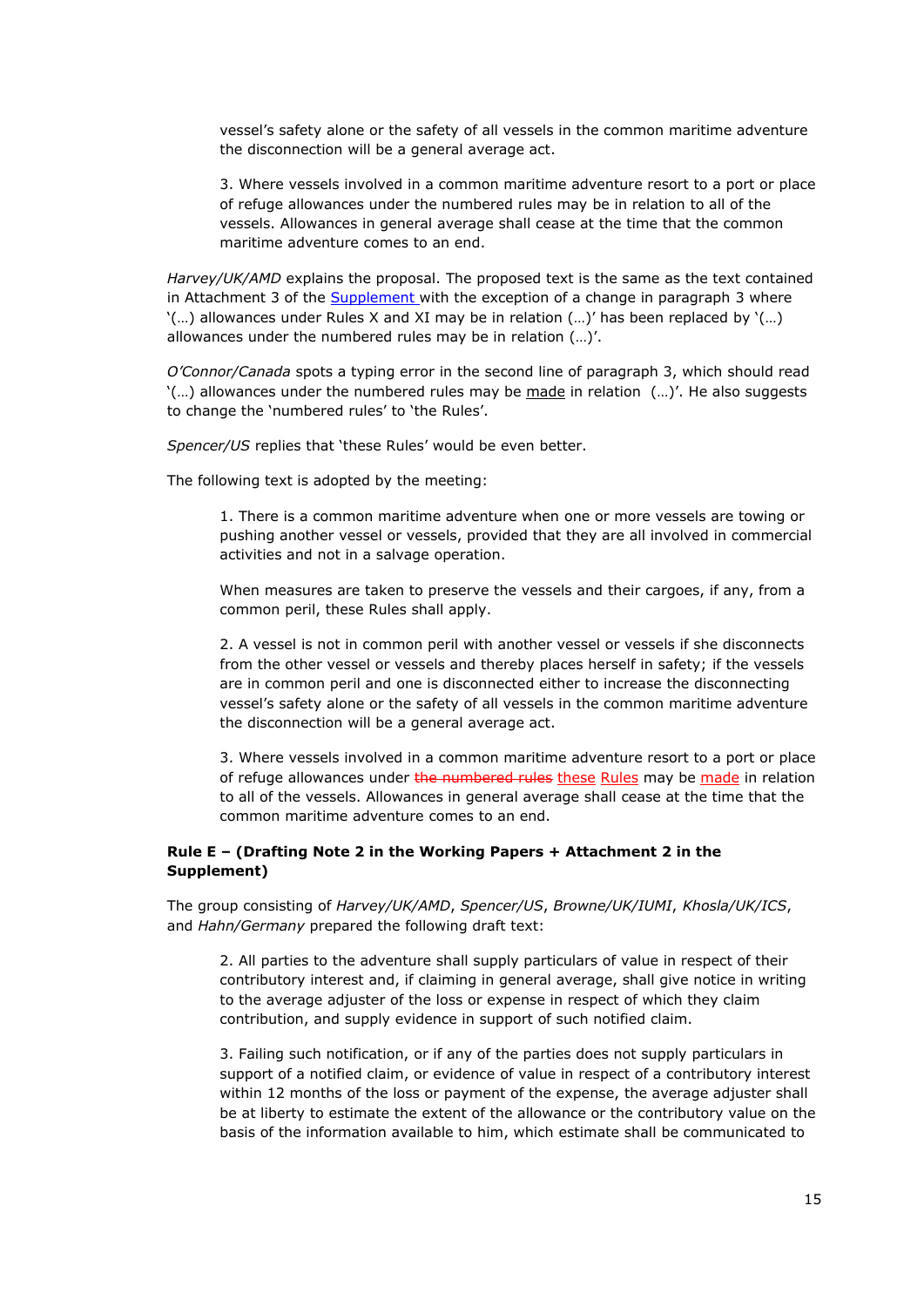the party in question in writing, and will be binding if not challenged within 2 months of the communication as being manifestly incorrect.

4. Any party to the adventure pursuing a recovery from a third party in respect of sacrifice or expenditure claimed in general average, shall so advise the average adjuster and, in the event that a recovery is achieved, shall supply to the average adjuster full particulars of the recovery within 2 months of receipt of the recovery.

*Spencer/US* explains the proposal.

*Van der Valk/Netherlands* wonders whether '(…) any of the parties does (…)' in the first line of paragraph 3 should read '(…) any of the parties do (…)', as the word any is singular.

*McDonald/UK/AAA* suggests adding 'as soon as possible' in paragraph 2.

*Spencer/US* suggests to keep an open mind.

*Light/Turkey* thinks the 2 month period in the final lines of paragraph 3 needs clarification. She suggests amending  $'(...)$  within 2 months of the communication  $(...)'$  to  $'(...)$  within 2 months after receiving the communication (…)'.

*Browne/UK/IUMI* wonders in that respect what would happen with communications to the shipowner before issuing the adjustment. Perhaps this is something that should be addressed in the Guidelines.

*Cornah/UK* adds that paragraph 3 is about the mechanics of fulfilling the obligations set out in paragraph 1 regarding onus of proof.

*Browne/UK/IUMI* refers to the phrase '(…) and will be binding (…)' in the final lines of paragraph 3. He suggests this should read '(…) and it may be binding (…)' so that it leaves the door open to new information.

*Light/Turkey* suggests that if of the parties does not supply the information the estimate will be manifestly incorrect.

*O'Connor/Canada* thinks the words 'to him' in (the fifth line of) paragraph 3 are unnecessary. *Spencer/US* agrees. *Khosla/UK/ICS* agrees as well, but would like to see the rest of the text unaltered. *Pereira/Brazil* agrees 100% with the text.

*Kruit/Netherlands* wonders whether shipowners are considered to be a party within the meaning of the provision (and under the same duty to timely provide particulars).

The *chairman* wonders what effect 'binding' has. Binding to whom?

*Cornah/UK* suggests to remove the whole text after '(…) available (…)' to get rid over bear traps that would lead to injustice. Harvey/UK/AMD also would like to see the 'binding' to go out.

When it is time to break for lunch, the chairman concludes that paragraph 4 seems to have everybody's approval, but that paragraph 3 may need some more discussion after lunch.

\_\_\_\_\_\_\_\_\_\_\_\_\_\_\_\_\_\_\_

\_\_\_\_\_\_\_\_\_\_\_\_\_\_\_\_\_\_\_\_

The meeting is then adjourned for lunch, and reopened thereafter.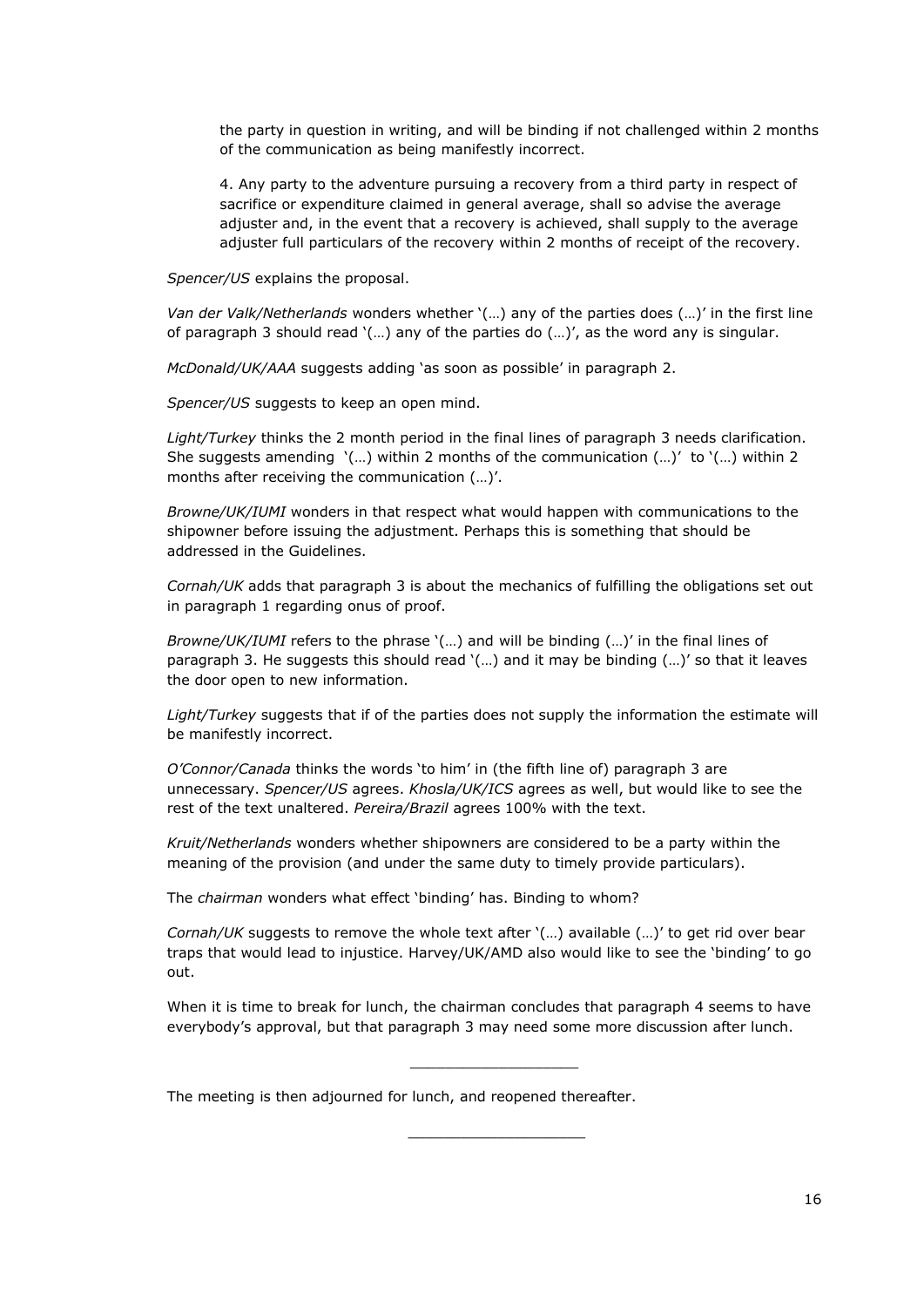### **Rule E – (Drafting Note 2 in the Working Papers + Attachment 2 in the Supplement) (continued)**

After further discussion the meeting adopts the following draft text:

2. All parties to the adventure shall as soon as possible supply particulars of value in respect of their contributory interest and, if claiming in general average, shall give notice in writing to the average adjuster of the loss or expense in respect of which they claim contribution, and supply evidence in support of such notified claim.

3. Failing such notification, or if any of the parties party does not supply particulars in support of a notified claim, or evidence of value in respect of a contributory interest within 12 months of the loss or payment of the expense, the average adjuster shall be at liberty to estimate the extent of the allowance or the contributory value on the basis of the information available to him, which. This estimate shall be communicated to the party in question in writing, and will. This estimate may only be binding if not challenged within 2 months of receipt of the communication as being and only on the ground that it is manifestly incorrect.

4. Any party to the adventure pursuing a recovery from a third party in respect of sacrifice or expenditure claimed in general average, shall so advise the average adjuster and, in the event that a recovery is achieved, shall supply to the average adjuster full particulars of the recovery within 2 months of receipt of the recovery.

#### **Rule VI – Salvage Remuneration – (Drafting Note 5 in the Working Papers + Attachment 2 in the Supplement)**

*Cornah/UK* prepared the following draft text:

(b) Notwithstanding (a) above, where the parties to the adventure have a separate contractual or legal liability salvage shall only be allowed should any of the following arise:

i) there is a subssequent accident or other circumstances resulting in loss or damage to property during the voyage that results in significant differences between salved and contributing values

ii) there are significant general average sacrifices involving salved property

iii) salved values are manifestly incorrect and there is a significantly incorrect apportionment of salvage expenses

iv) any of the parties to the salvage have paid a significant proportion of salvage due from other parties

v) not all the parties settled the salvage on substantially similar terms [as to principle (no regard being had to interest on the legal costs of either the salvor or the contributing parties)]

*Cornah/UK* explains the proposal.

*O'Connor/Canada* suggests to add 'to salvors and have settled that liability' after '(…) contractual or legal liability' in the heading of the suggested provision.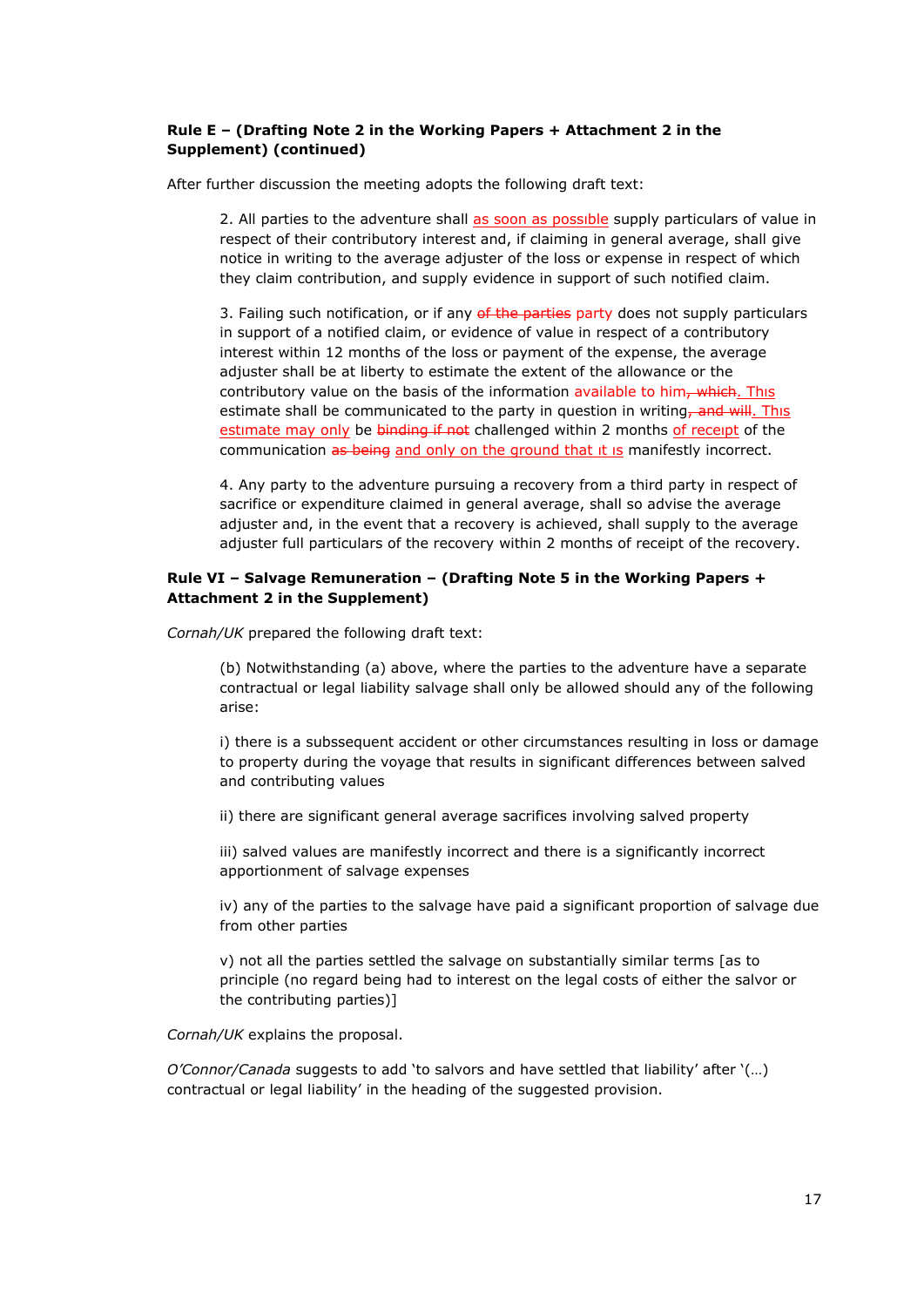Browne/UK/IUMI refers to subparagraph (v) and suggests to refer to the terms of the 'gross base award' or salvage settlement. *Harvey/UK/AMD* wonders what is meant by 'gross base award'. *Browne/UK/IUMI* explains that this a term of art used in the salvage industry.

*Khosla/UK/ICS* objects to the words in square brackets in subparagraph (v).

*Denèfle/France* says that the French MLA (AFDM) does not accept subparagraph (v). It opens up to many discussions, so he wants it to be deleted. *Browne/UK/IUMI* agrees. IUMI wants (v) out too.

*O'Connor/Canada* wants to know how 'substantially similar terms' would work. The idea appeals to fairness, but what if somebody makes a good deal with salvors, but for a small amount of money, what would happen then? Would everybody have to go through the whole GA process because of this? *Browne/UK/IUMI* agrees with the idea suggested that a significant proportion of the GA interests should have been involved in this better deal.

*Khosla/UK/ICS* wants to know what the process will be with regard to the text between square brackets in subparagraph (v). The *chairman* suggests this will have to be deferred to another meeting.

The meeting adopts the following draft text:

(b) Notwithstanding (a) above, where the parties to the adventure have a separate contractual or legal liability to salvors and have settled that liability salvage shall only be allowed should any of the following arise:

i) there is a subssequent subsequent accident or other circumstances resulting in loss or damage to property during the voyage that results in significant differences between salved and contributing values

ii) there are significant general average sacrifices involving salved property

iii) salved values are manifestly incorrect and there is a significantly incorrect apportionment of salvage expenses

iv) any of the parties to the salvage have paid a significant proportion of salvage due from other parties

v) not all a significant proportion of the parties settled the salvage on substantially similar different terms [as to principle the gross base award or settlement (no regard being had to interest  $\Theta$ <sup>2</sup>, currency correction or the legal costs of either the salvor or the contributing parties)]

#### **Rule XVII – Contributory Values – (Drafting Note 14 in the Working Papers + Attachment 2 in the Supplement)**

*Cornah/UK* prepared the following draft text:

Any cargo may be excluded from the general average should the average adjuster consider that the cost of including it in the adjustment would be likely to be disproportionate to its eventual contribution.

*Cornah/UK* explains the proposal.

*Kruit/Netherlands* suggests to add 'or apportionment' after '(…) general average'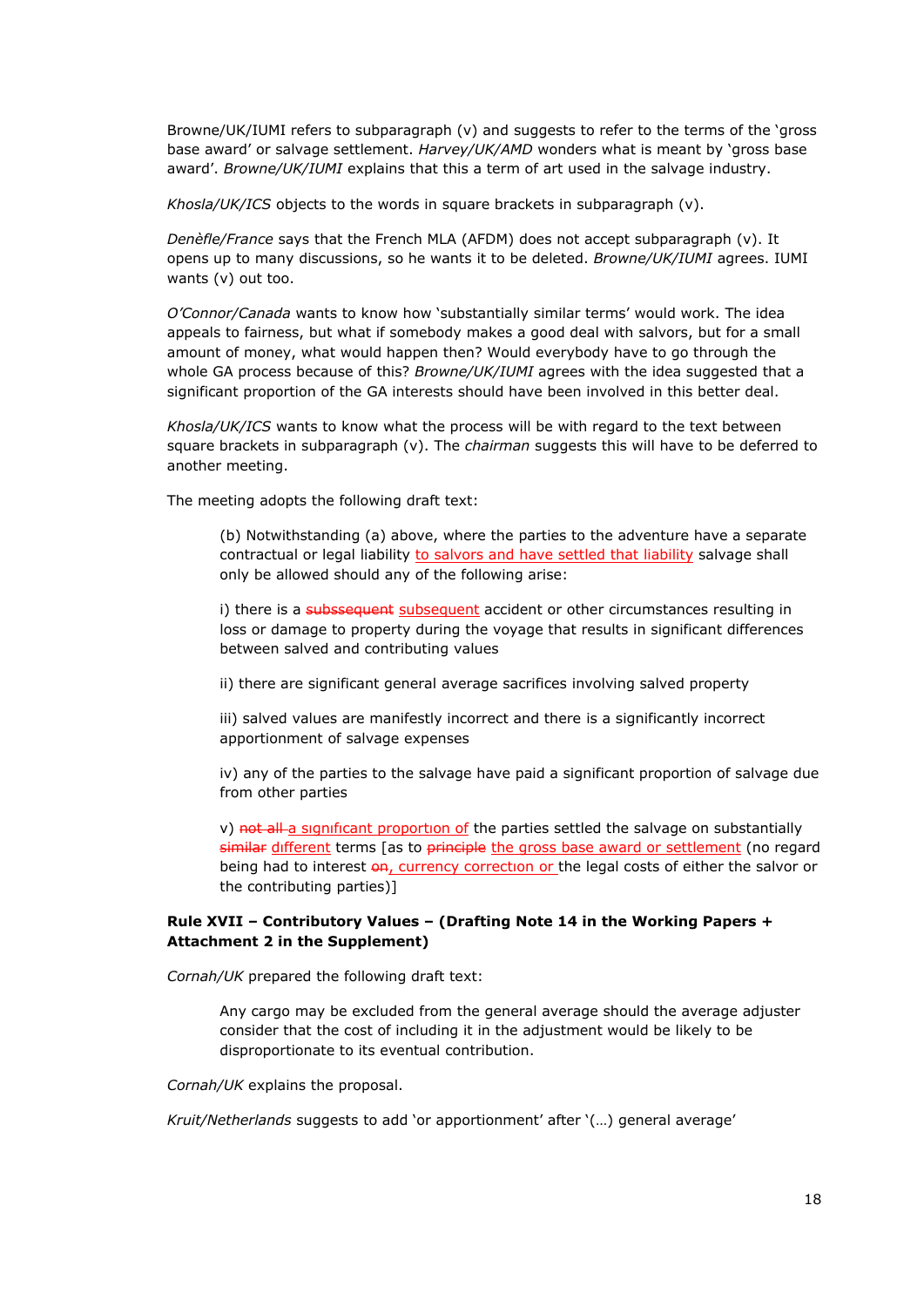*Denèfle/France* again objects to including the text at all, as people may not feel they will need to take out cargo insurance. *Cornah/UK* repeats his earlier reply that 'low value cargo' will not be mentioned in the provision. The issue is not whether the cargo has a low value, but whether the cost of including it is disproportionate. *Denèfle/France* however remains unconvinced.

The meeting adopts the draft text without any changes.

# **Rule XXI – Interest (Drafting Note 21 in the Working Papers + Attachment 2 in the Supplement)**

The group consisting of Måkestad/Norway and Van der Valk/Netherlands prepared the following draft text:

a. (as in Working Papers)

b. The rate used for calculating interest accruing during each calendar year is 12 months ICE LIBOR for the currency [in which/of] the adjustment [is prepared] as announced on 1 January of the relevant calendar year, increased by 4%. If the adjustment is prepared in a currency for which no ICE LIBOR rate is announced, the rate used is 12 months [USD/US Dollar] ICE LIBOR.

Van der Valk/Netherlands explains the proposal. The group had had a particular look at the manner in which the [Nordic](http://www.cefor.no/Clauses/Interest-Rates/) [Plan](http://www.cefor.no/Clauses/Interest-Rates/) [and](http://www.cefor.no/Clauses/Interest-Rates/) [Cefor](http://www.cefor.no/Clauses/Interest-Rates/) arranged the interest issue.

After helpful text suggestions from *Spencer/US* the meeting adopts the following draft text:

a. (as in Working Papers)

b. The rate used for calculating interest accruing during each calendar year is shall be the 12 months month ICE LIBOR for the currency  $\lim_{h \to 0}$  which/of] the adjustment  $\lim_{h \to 0}$ prepared<sup>1</sup> as announced on 1 January of the relevant that calendar year, increased by 4%. If the adjustment is prepared in a currency for which no ICE LIBOR rate is announced, the rate used is shall be the 12 months month [USD/US Dollar] ICE LIBOR.

### **Rule XXII – Treatment of cash deposits (Drafting Note 22 in the Working Papers + Attachment 2 in the Supplement)**

The group consisting of *Harvey/UK/AMD* and *O'Connor/Canada* prepared the following draft text:

1) Where cash deposits have been collected in respect of cargo's liability for general average, salvage or special charges, such deposits shall be paid without any delay into a special account, earning interest where possible, in the name of the appointed average adjuster. The adjuster shall issue a deposit receipt in respect of all deposits.

2) The special account shall be constituted in accordance with the law regarding client or third party funds applicable in the domicile of the appointed adjuster. The account shall be held separately from the Adjusters own funds, in trust or in compliance with similar rules of law providing for the administration of the funds of third parties.

3) The sum so deposited, together with accrued interest, if any, shall be held as security for payment to the parties entitled thereto of the general average, salvage or special charges payable by cargo in respect of which the deposits have been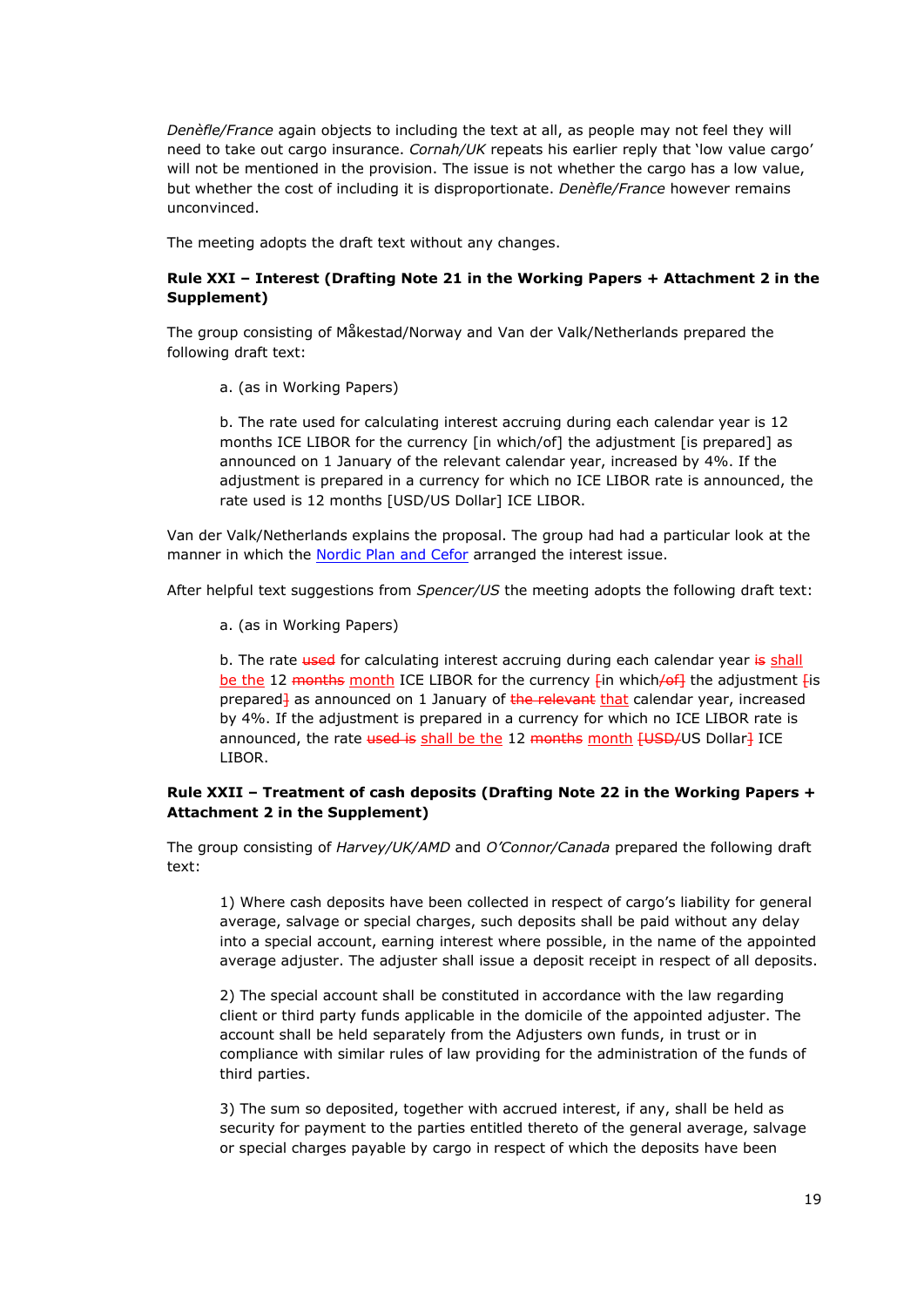collected. Payments on account or refunds of deposits may only be made when such payments are certified to in writing by the average adjuster and advised to the depositor requesting their approval. Upon the receipt of the depositor's approval, or in the absence of such approval within a period of 90 days, the average adjuster may deduct the amount of the payment on account or the final contribution from the deposit. Where refunds are due to the depositor, these may only be made upon surrender of the original deposit receipt.

4) All deposits and payments or refunds shall be without prejudice to the ultimate liability of the parties.

*Harvey/UK/AMD* explains the proposal.

*McDonald/UK/AAA* asks what will happen if the average adjuster is not able to get true control over the funds, as may happen in certain jurisdictions? The adjuster should not be responsible in such cases. *Browne/UK/IUMI* wants to know whether an adjuster would provide a receipt in such cases, for instance when the funds are paid into the account of an agent in such jurisdictions.

O'Connor/Canada suggest to remove the word 'appointed' before the word 'adjuster' in paragraphs 1 and 2.

The meeting adopts the following draft text:

1) Where cash deposits have been collected by the average adjuster in respect of cargo's liability for general average, salvage or special charges, such deposits shall be paid without any delay into a special account, earning interest where possible, in the name of the appointed average adjuster. The adjuster shall issue a deposit receipt in respect of all deposits.

2) The special account shall be constituted in accordance with the law regarding client or third party funds applicable in the domicile of the appointed adjuster. The account shall be held separately from the Adjusters own funds, in trust or in compliance with similar rules of law providing for the administration of the funds of third parties.

3) The sum so deposited, together with accrued interest, if any, shall be held as security for payment to the parties entitled thereto of the general average, salvage or special charges payable by cargo in respect of which the deposits have been collected. Payments on account or refunds of deposits may only be made when such payments are certified to in writing by the average adjuster and advised to the depositor requesting their approval. Upon the receipt of the depositor's approval, or in the absence of such approval within a period of 90 days, the average adjuster may deduct the amount of the payment on account or the final contribution from the deposit. Where refunds are due to the depositor, these may only be made upon surrender of the original deposit receipt.

4) All deposits and payments or refunds shall be without prejudice to the ultimate liability of the parties.

#### **CMI STANDING COMMITTEE ON GA GUIDELINES**

The chairman reports having contacted the CMI President about the idea of setting up a Standing Committee. The CMI President is ok with a Standing Committee, not with authority to alter the Guidelines, but to propose changes to the Guidelines to be adopted by the CMI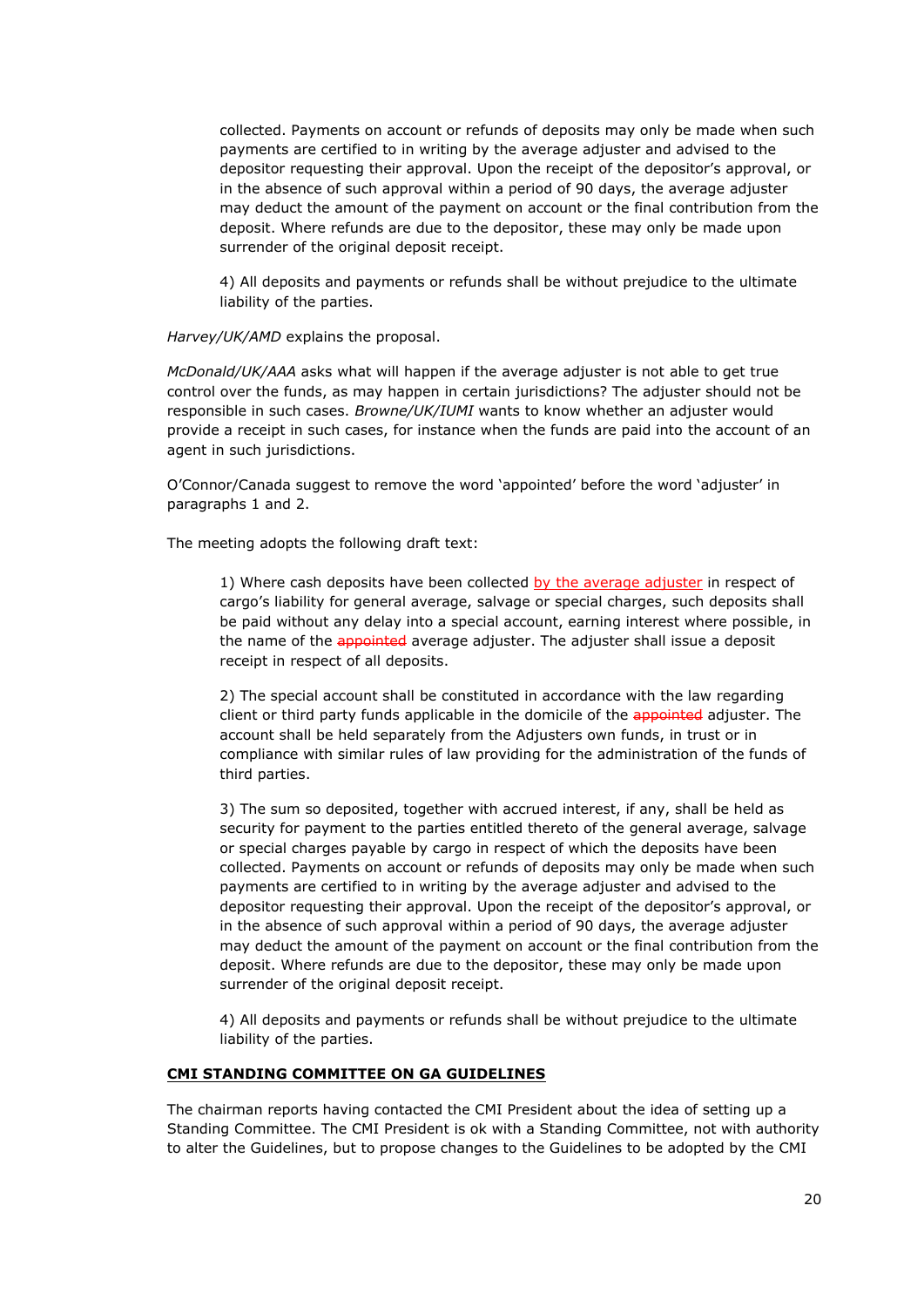Executive Committee or by the CMI Assembly.

A discussion follows about what would be a workable committee. The meeting suggests the following persons to be members of the Standing Committee to be established by the CMI Executive Committee:

Richard Cornah (Chairman) Michael Harvey John O'Connor Jonathan Spencer Ben Browne Kiran Khosla Jiro Kubo Sveinung Måkestad

#### **SECTION A - DRAFT RULES (continued)**

### **4) Rule G – Treatment of 'Bigham' cap (Working Papers + Attachment 2 in the Supplement)(continued)**

The Bigham cap remained as a controversial issue about which the stakeholders were unable to reach agreement the previous day.

*Cornah/UK* explains the issue and the three options. The first is to remove the cap in paragraph 4 completely. The second is to apply the cap to direct allowances under Rules X and XI, and the third is is to apply it to Rule X, Rule XI and Rule F allowances. It is recognized that there are different practices followed by adjusters with regard to the second and third options.

The *chairman* asks whether the rule should simply be removed.

*Hahn/Germany* replies that shipowners have no means to recover the capped costs. He is in favour of removing the rule.

*Khosla/UK/ICS* refers to the previous papers for all the points raised on behalf of shipowners. The cap does not apply uniformly and operates unfairly, while the reason behind the rule is only one case in a special set of circumstances.

*Browne/UK/IUMI* disagrees. IUMI wants to keep Rule G including the Bigham cap in the Rules. Prior to 1994, non-separation wording and Bigham clauses were a matter of negotiation and frequent dispute for every case where cargo was forwarded. If paragraph 4 of Rule G was removed this would give rise to legal disputes and increased costs/delay.

The *chairman* suggests the issue does not have to be decided here. The Bigham cap can be left in the draft for New York, but between square brackets. But the *chairman* would like a decision on a limited or extended cap. A discussion follows, but the issue is considered to be so complicated that it is deferred to a later moment. The alternative provisions will be maintained between square brackets.

### **12) Rule XIV – Temporary repairs (Working Papers + Attachment 2 in the Supplement) (continued)**

*Cornah/UK* explains the issue and refers to the AAA draft.